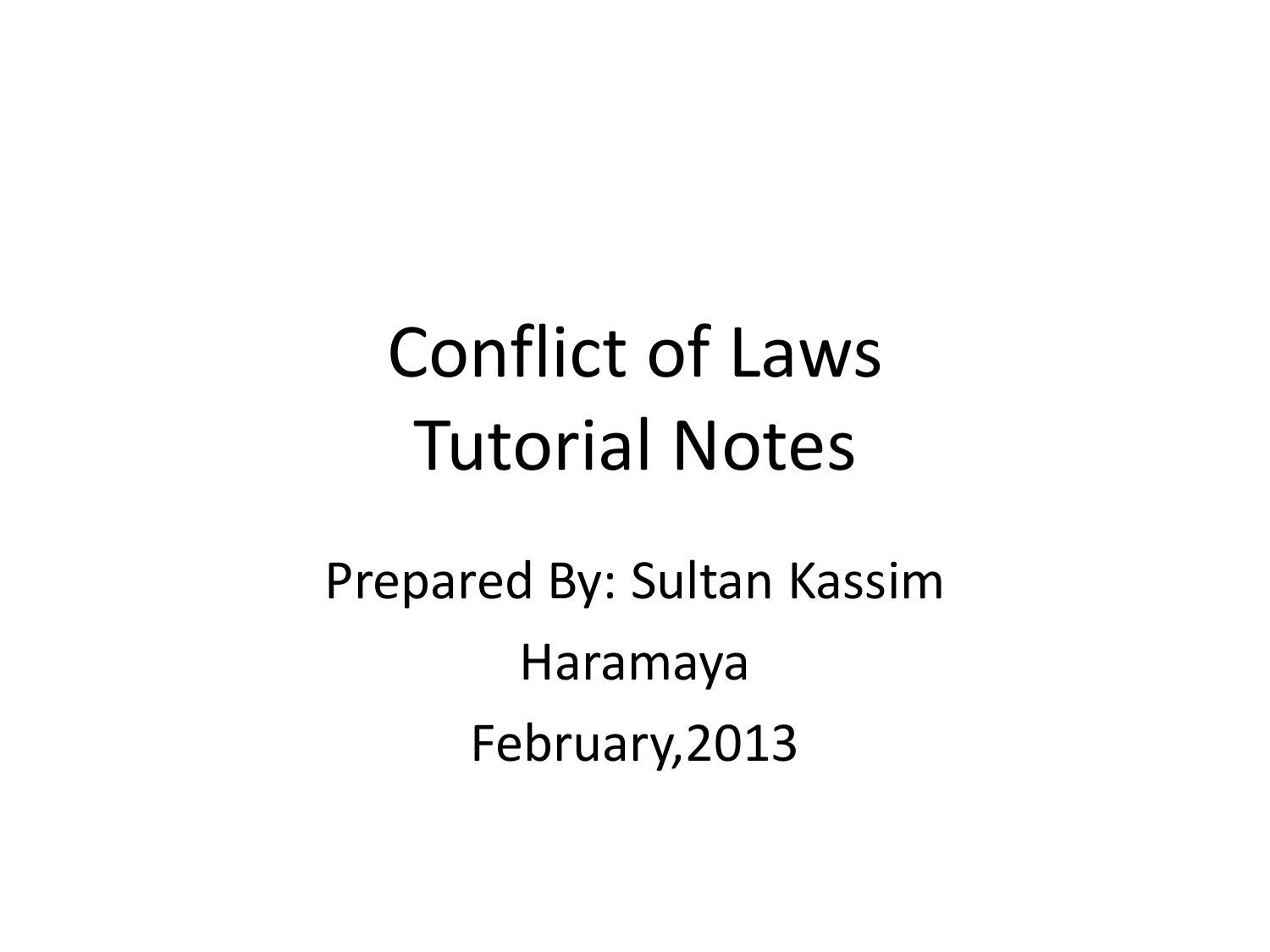# Chapter One General Introduction On Conflicts

- Various names have been suggested to refer to the subject but each are inadequate to describe it
- Does not have a universally agreed up on definition
- Robert Allen Sedler Defines :
	- " that body of law that determines whether the forum will give effect to the laws of another state where the case that is adjudicated contains a *foreign element."*
	- **When does a case contains a foreign element?**
	- Three grounds:

1. When the **events** giving rise to the litigation occurred partially or totally in foreign lands or;

2. When the **Parties** to the dispute are domiciliary, nationals or residents of different states; or

3. When the **property ( subject matter of the dispute)** is **situated**  outside the forum.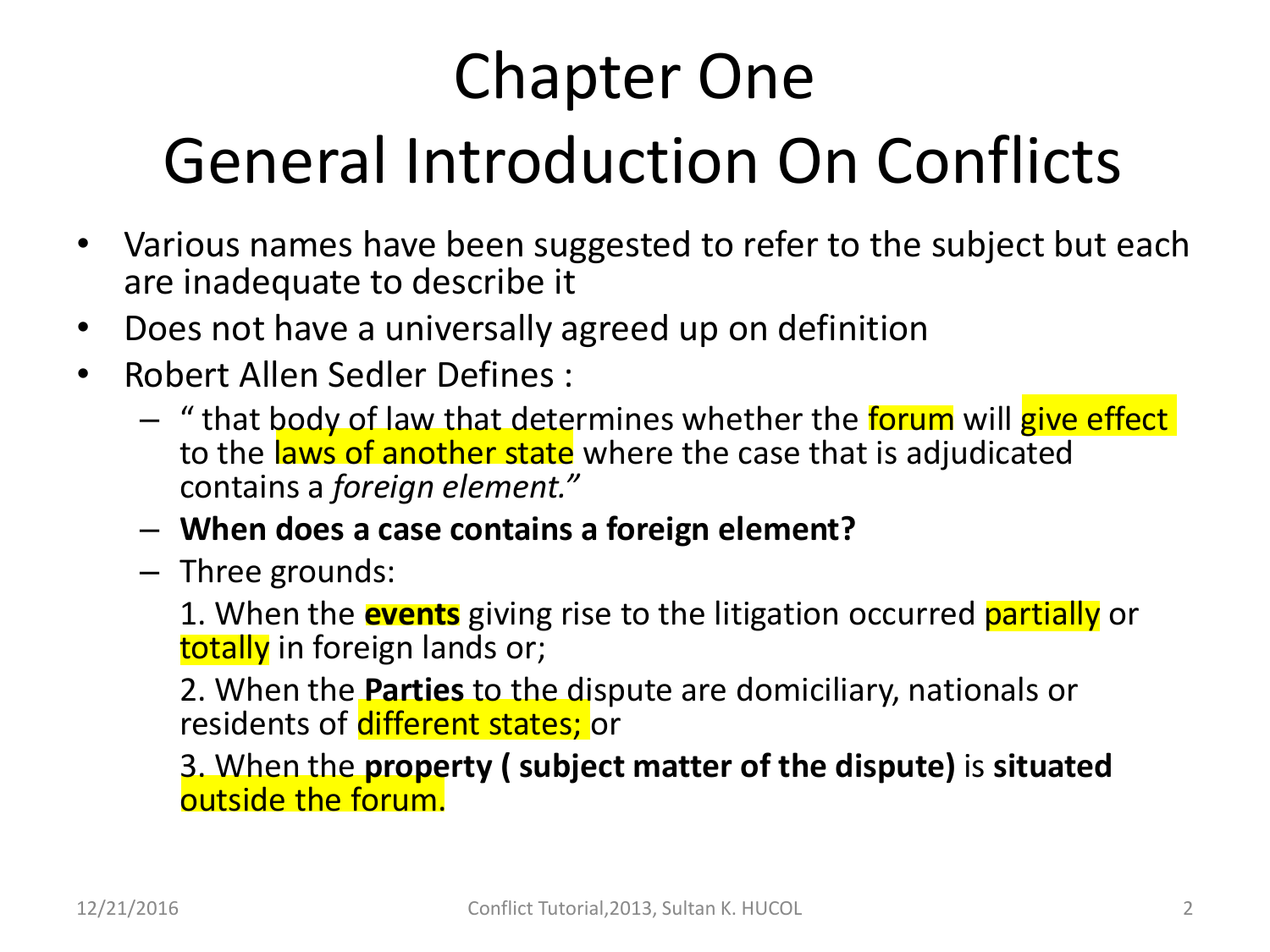#### **A. Nature**

- 1. Conflict of law rules **does not by themselves dispose**  of a case with **substantive** remedy. They simply *indicate* the law through which final remedy could be obtained
- 2. Is not concerned with **public cases** like criminal, revenue, customs, constitutional and administrative cases. It deals with disputes of private nature.
- 3. It is **basically a national law** made by each country.
- 4. conflict problems arise at both the international ( intra -state) and national level (interstate conflicts).e.g. in Federations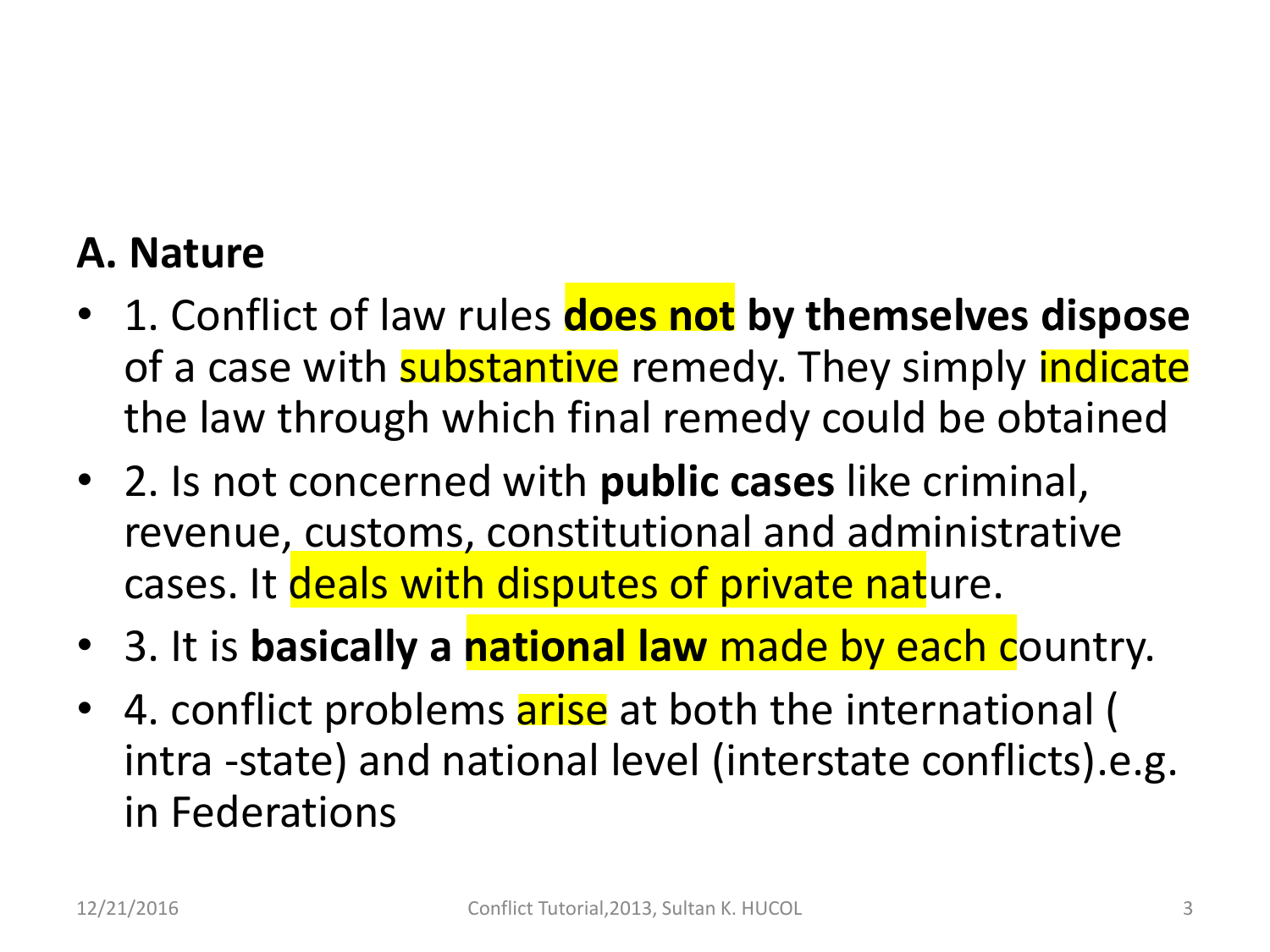### • **B. Scope**

- According to the traditional view, conflicts mainly deal with three major sub-divisions
- They are:
	- **Judicial jurisdiction**, (whether the forum court has the power to see and decide on the case);
	- **Choice of law**, ( the law which related state governs the case) and;
	- **Recognition and enforcement** of foreign judgments and foreign arbitral awards. ( How should we recognize a foreign judgment and ward; How to execute domestically.)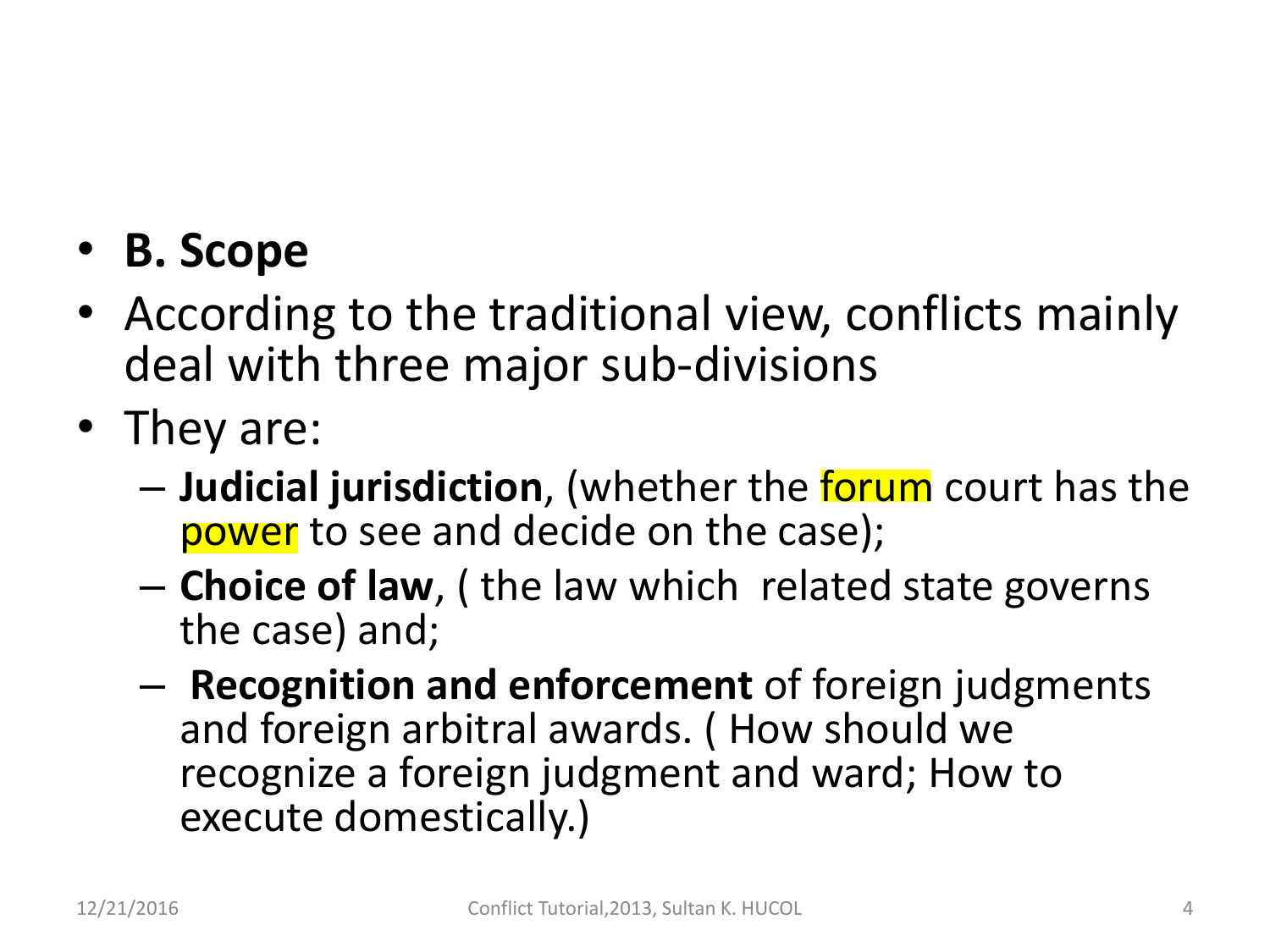# Raison D'être of conflict of Laws

- (What is the purpose of its existence, Why do we need It?)
- Two important facts create obstacle to smooth operation of law in the international community and give rise to Conflict of laws Problems:
	- Different legal communities have different laws *( diversity factor)*
	- Legal transactions are some how connected with more than one legal system because of cross border commercial, family etc relations *(Integration factor)*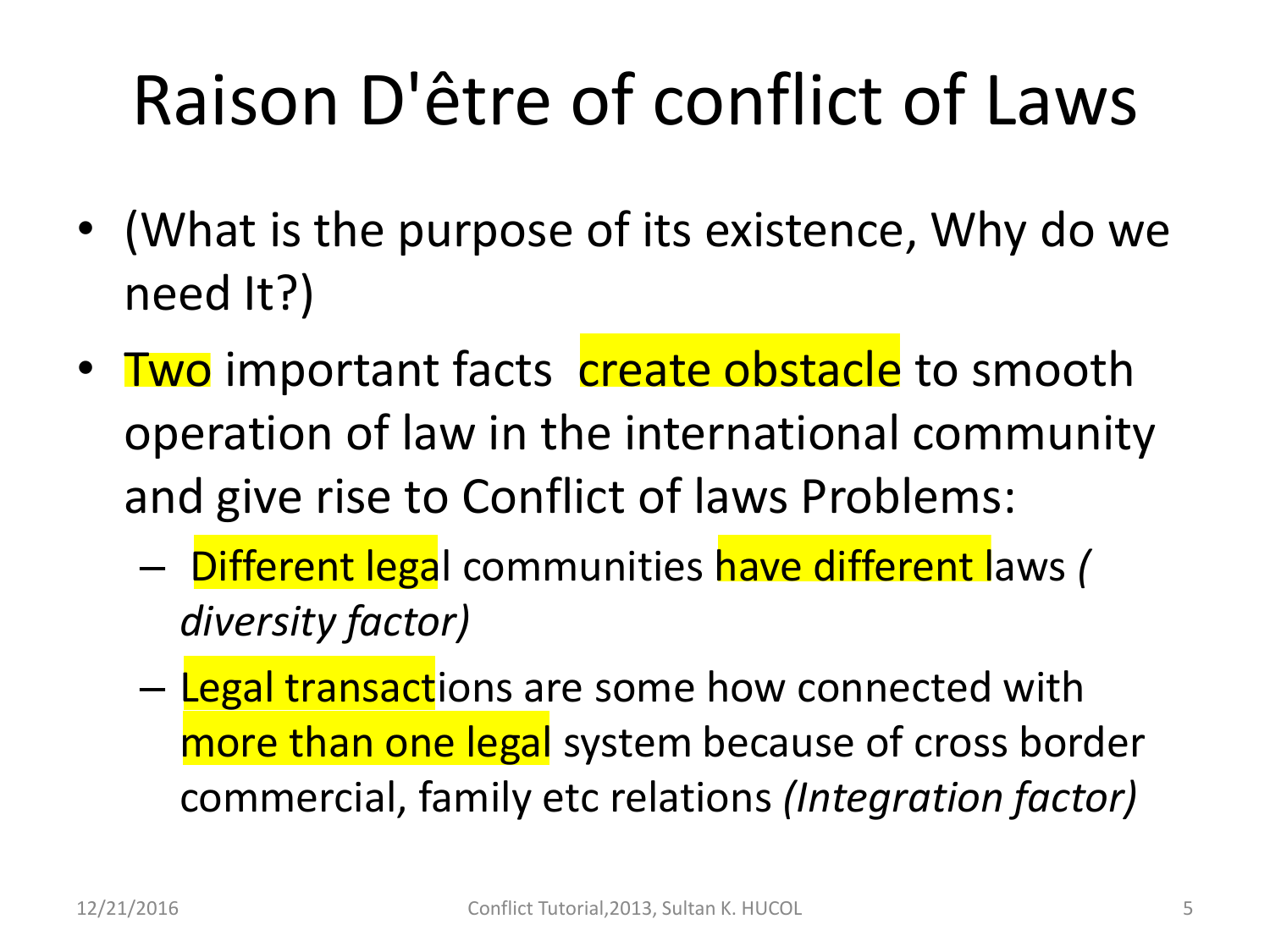- **What would happen if there were no Conflict of law rules?**
- International legal transactions would be greatly impeded Forum shopping would be rampant
	- Forum shopping is making use of jurisdictional options to affect the **outcome of a lawsuit** provided that all courts would always apply their own laws.
- Lex fori would always be applicable
- No one involved in multistate legal relationship would be sure of the out come of his action
- Prevention of Injustice to parties. Individuals could be gravely harmed for they may lose a right or status legally obtained in one state when they cross a border to another state
- Judgment creditors may be left without execution of their right obtained in one state against defendant in another state
- Business, and investment will be greatly hampered.<br>
Conflict Tutorial, 2013, Sultan K. HUCOL 12/21/2012 Conflict Tutorial, 2013, Sultan K. HUCOL 6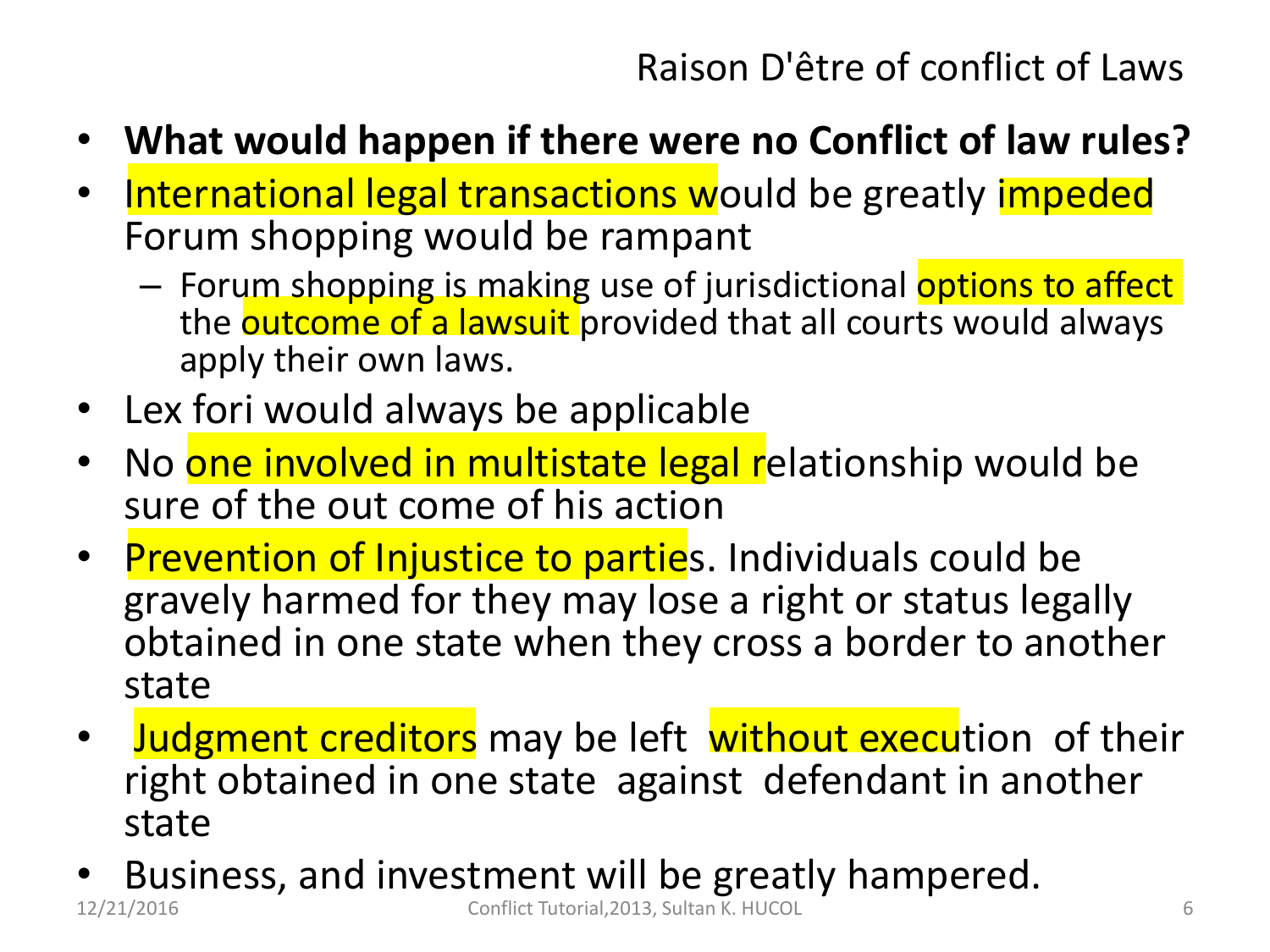# Chapter Two Judicial Jurisdiction

- What is Jurisdiction?
- Jurisdiction refers to the power of a court to entertain a case. It has got other meanings depending on the context it is used.
- What is Judicial Jurisdiction?
- It refers to the power of the court of a particular state to render a judgment binding an *individual* or his **property**
- Arises when the case contains a foreign Element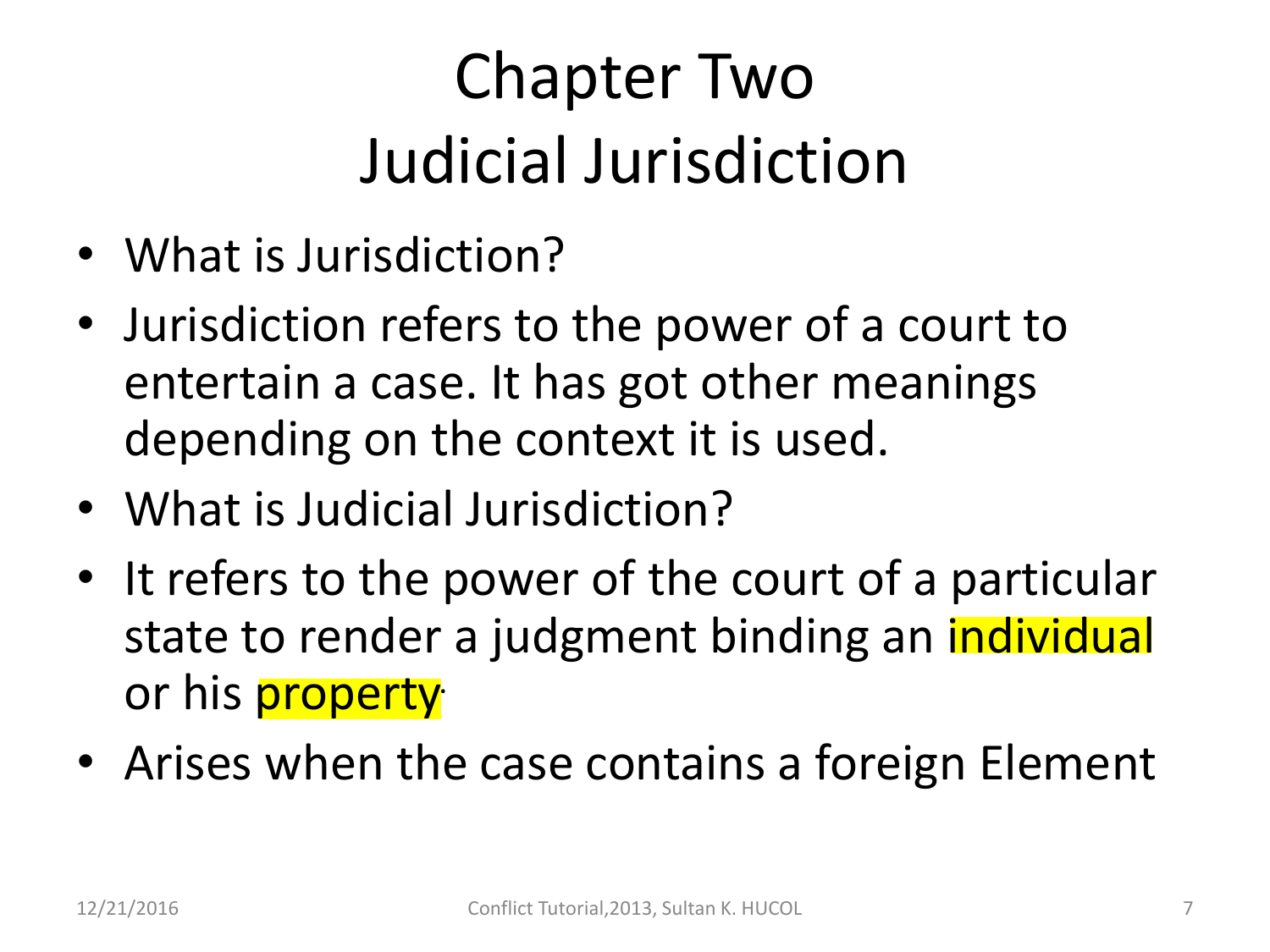# Various Theories of Jurisdiction

- **The Power Theory ( or Territorial Theory )**
- Famous case (Grace V. McArthur)
- Physical Presence of the Defendant at time of summons in the territory of the court.
- The power theory is defended mainly from the viewpoint of enforcement of judgments.
- Applicable in common law countries
- **The Minimum Contact Theory**
- *International Shoe Co.* V. *Washington*
- *" Due process* requires only that in order to subject a defendant to a judgment *in personam,* if he be not present within the territory of the forum, we have certain minimum contacts with it such that the maintenance of the suit does not offend traditional notions of fair play and substantial justice"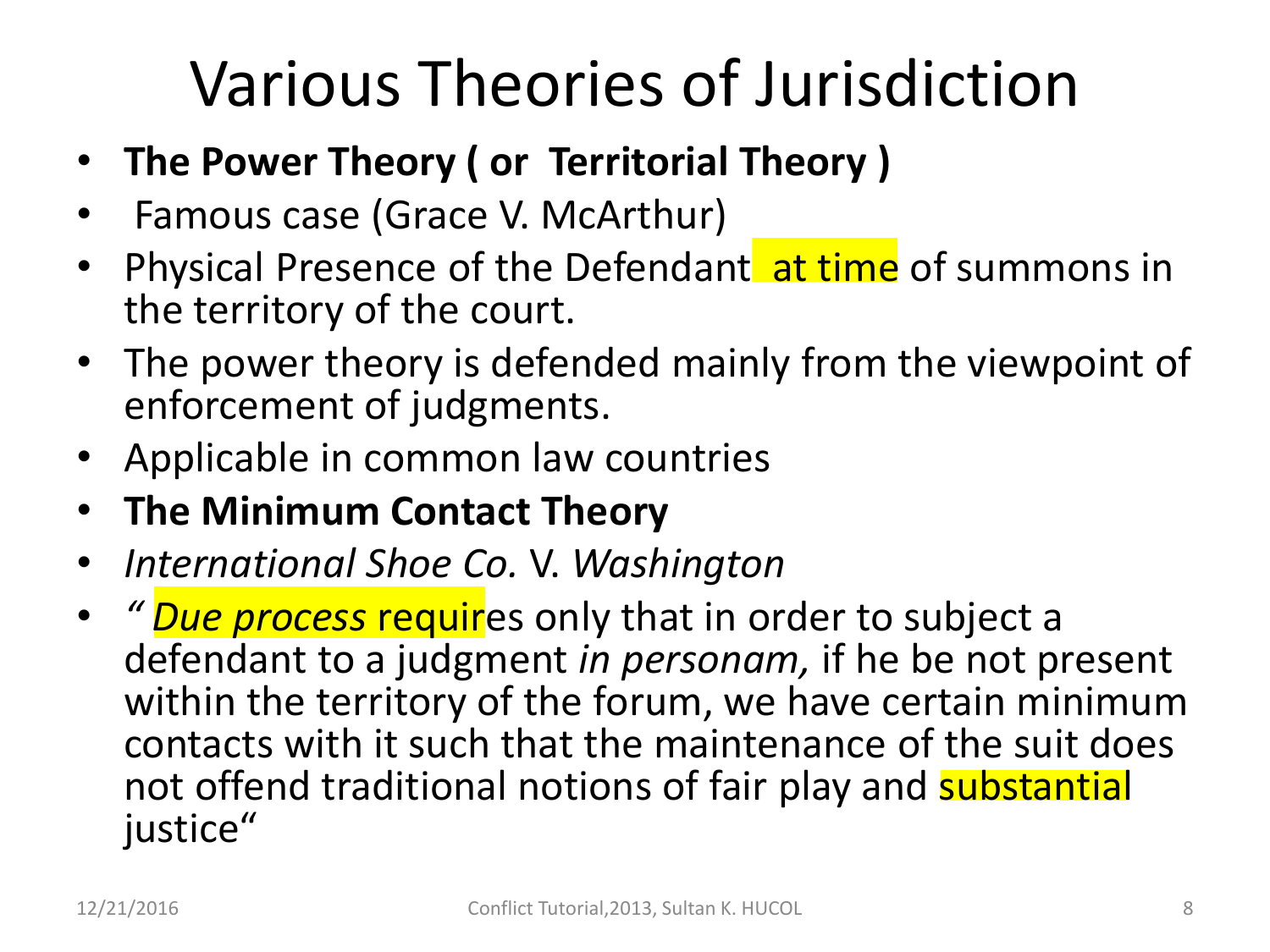- **The Fairness Theory**
- $\blacksquare$  Fairness requires the forum state to try a case when it is **convenient**, fair and just to the parties.
- **Justification: Resolution of a dispute based on** fairness guarantees recognition elsewhere
- Fairness can be established by consideration of three relational circumstances :
	- 1) The relationship between the *litigants* and the forum;
	- 2) The relationship between the underlying controversy and the forum;
	- 3) The controversies' substantive relation to the forum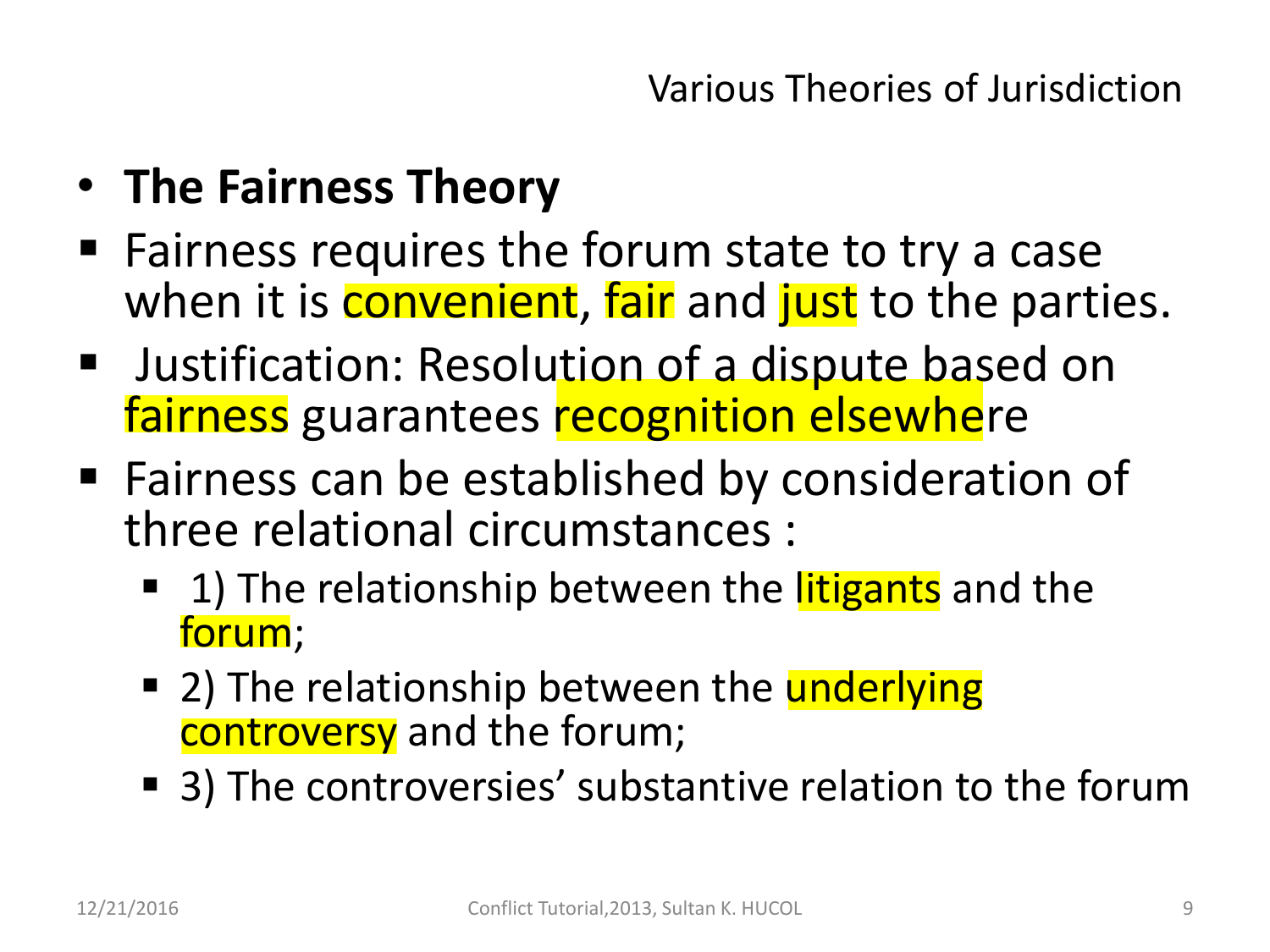#### **Domicile, Habitual Residence, Nationality as basis of Judicial Jurisdiction**

- Justification for Domicile as a basis of jurisdiction:
	- Convenience and familiarity.
	- Benefit burden rationale.
- Critics of domicile as ground of jurisdiction
	- It disregards the significance of a convenient forum in the administration of justice.
	- **Convenience** to party depends on **accessibility** of witnesses, and the connection of the underlying controversy to the forum
- **New Developments** 
	- Habitual Residence replacing domicile as ground of judicial jurisdiction in EU parties to Hague Convention on Jurisdiction and Foreign Judgments in Civil and Commercial Matters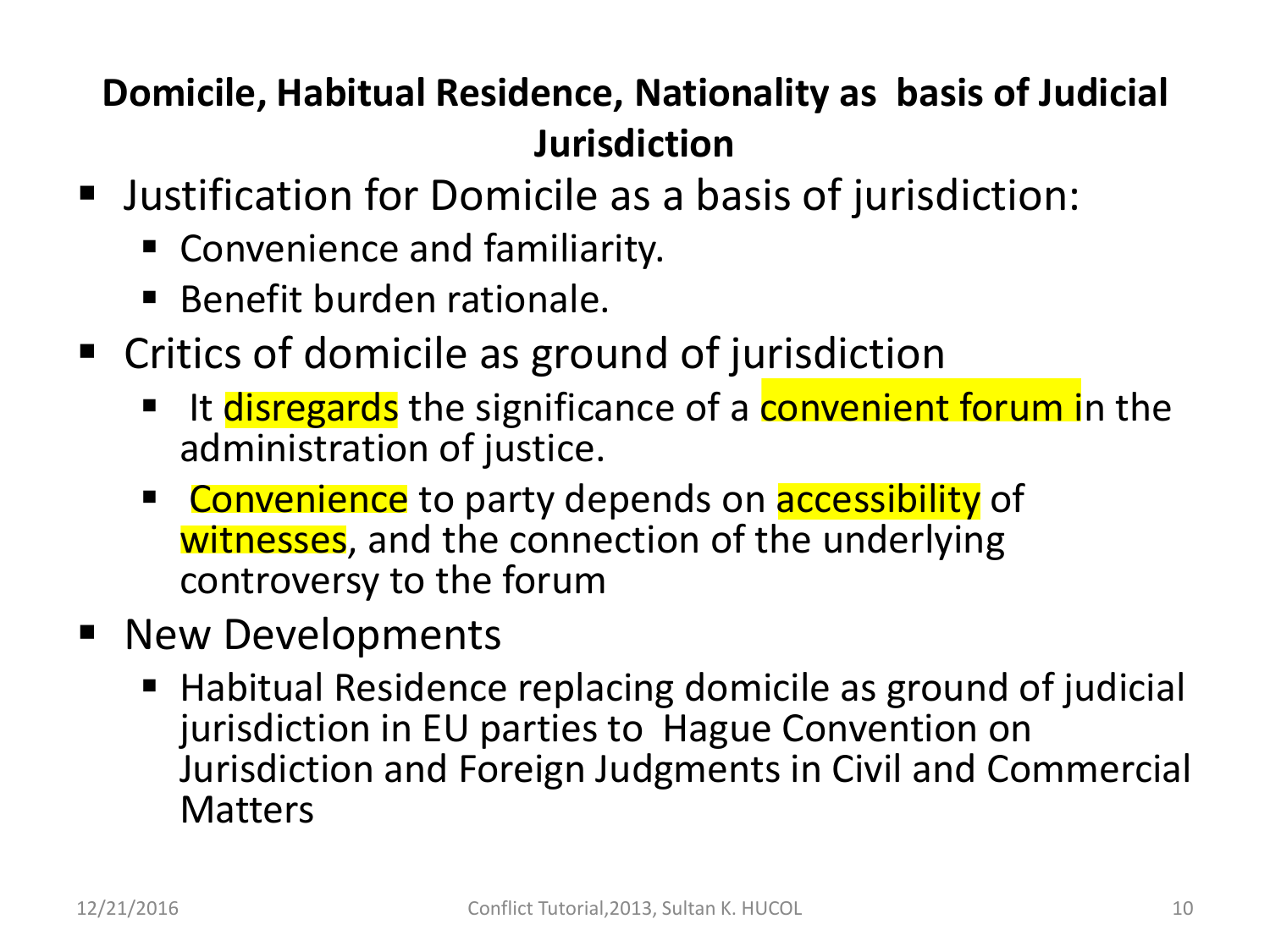### **Nationality as ground of Judicial Jurisdiction**

- Justification: as the state has extended protection and benefits to the person he reciprocally has duty of loyalty allegiance to submit himself to jurisdiction of his national courts
- Critics: Nationality and place of Domicile or Habitual residence could be different it makes jurisdiction at place of nationality inconvenient for defendant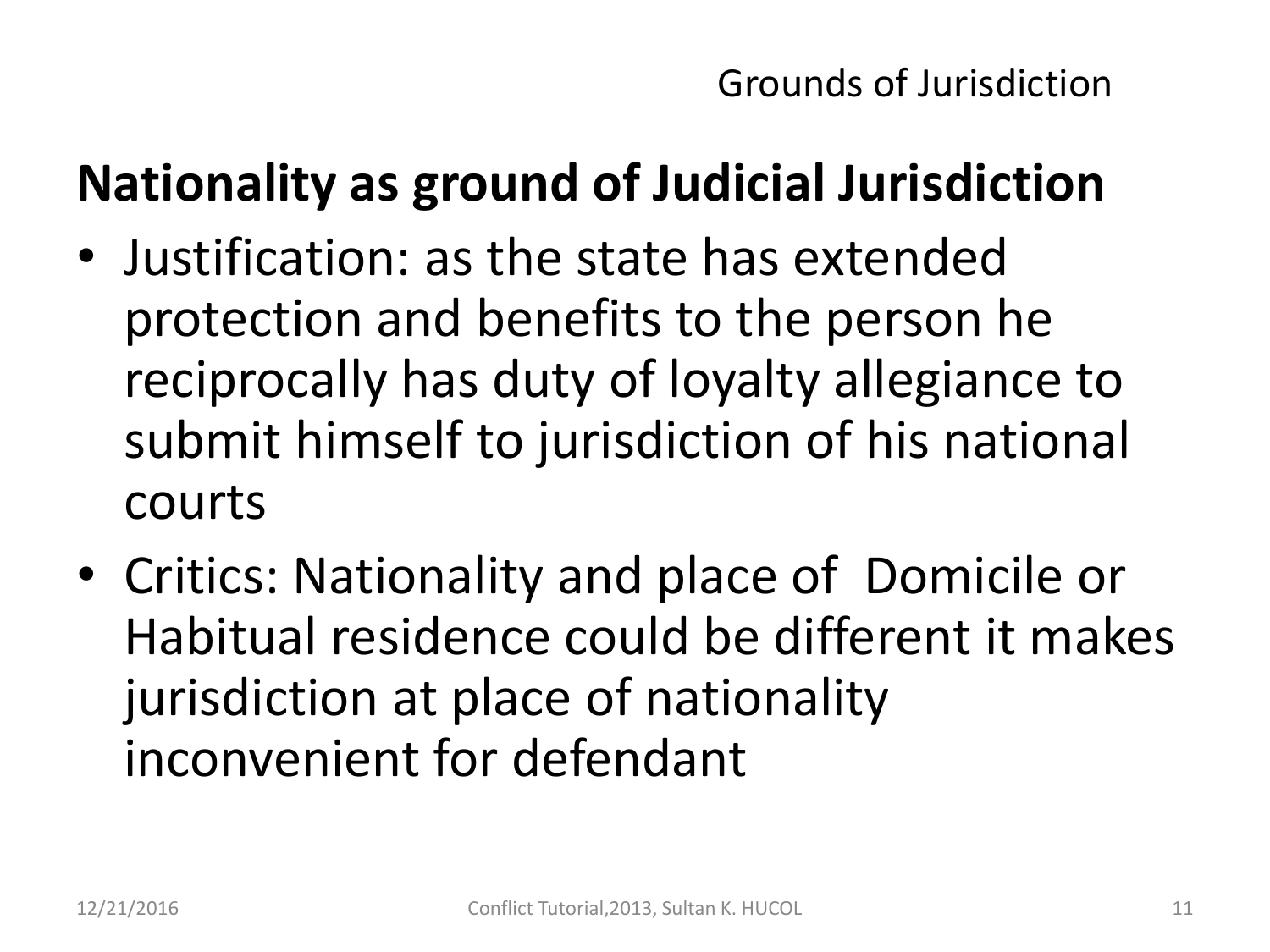#### Grounds of Jurisdiction

#### **3.Jurisdiction based on consent/submission**

- The parties' consent or choice as to the place of trial is regarded as a major basis for the assertion of judicial jurisdiction.
- **Advantage** :
	- $\blacksquare$  It enables parties to escape the harshness or the inconvenience of statutory place of trial.
	- minimizes, at least potentially, the cost of litigation, and other related factors.
- Consent by Plaintiff established by bringing of action in a forum court
- Consent by defendant established:
	- By prior consent (forum selection clause in contract)
	- Agreement after cause of action arises
	- Consent by appearance and defense of subject matter of the case
- Exception: Special appearance to contest jurisdiction is not consent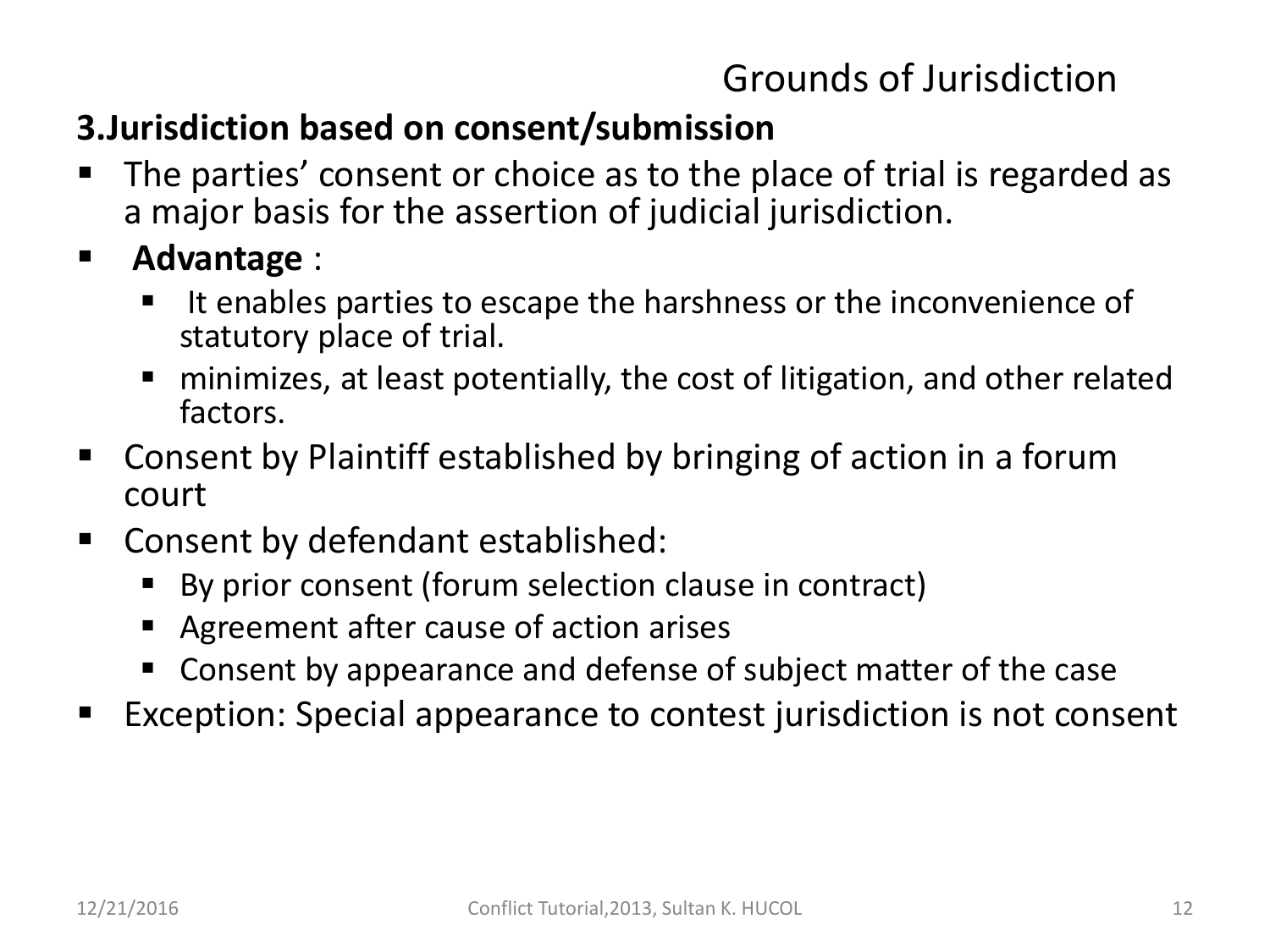# Categories of Judicial Jurisdiction

#### **Fig. 1 Three basic categories:**

- Jurisdiction *in personam*
- Jurisdiction *in rem*
- Ullet Jurisdiction over status

#### 1. **Judicial jurisdiction** *in personam* ( claim against the person)

- At the place of :
	- **Defendants domicile**
	- Contract making or performance
	- Cause of action arise

#### 2. **Judicial jurisdiction** *in rem* ( claim of right over a property)

- Place of citus of property
- Exception: Movable property in transit at place of destination
- 3. **Judicial jurisdiction on status** ( Filiations, Guardianship, marriage, divorce)
- At the place of : Domicile or Nationality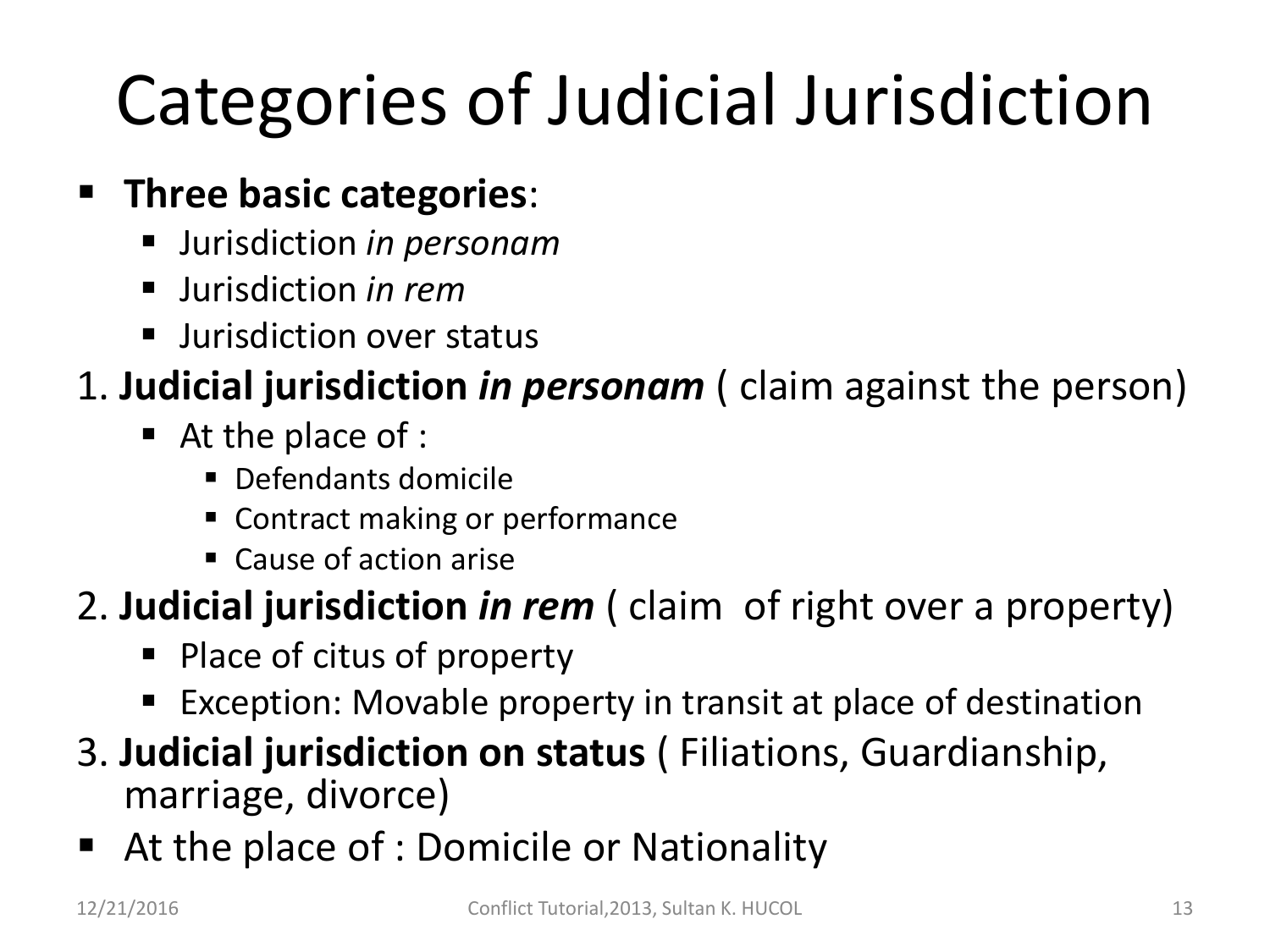### • **Limitations on the Exercise of Judicial Jurisdiction**

- Defendant may challenge the Plaintiff's choice of forum because of three major grounds for a declining of jurisdiction:
	- 1) Forum non convenience(Inappropriate forum)
	- 2) Pendency Similar proceedings on foot elsewhere)and
	- 3) Austere clauses (Parties agreed on another forum as suitable prior to the dispute in issue)
- Remedy: Seek to stay, dismiss( decline), or transfer proceedings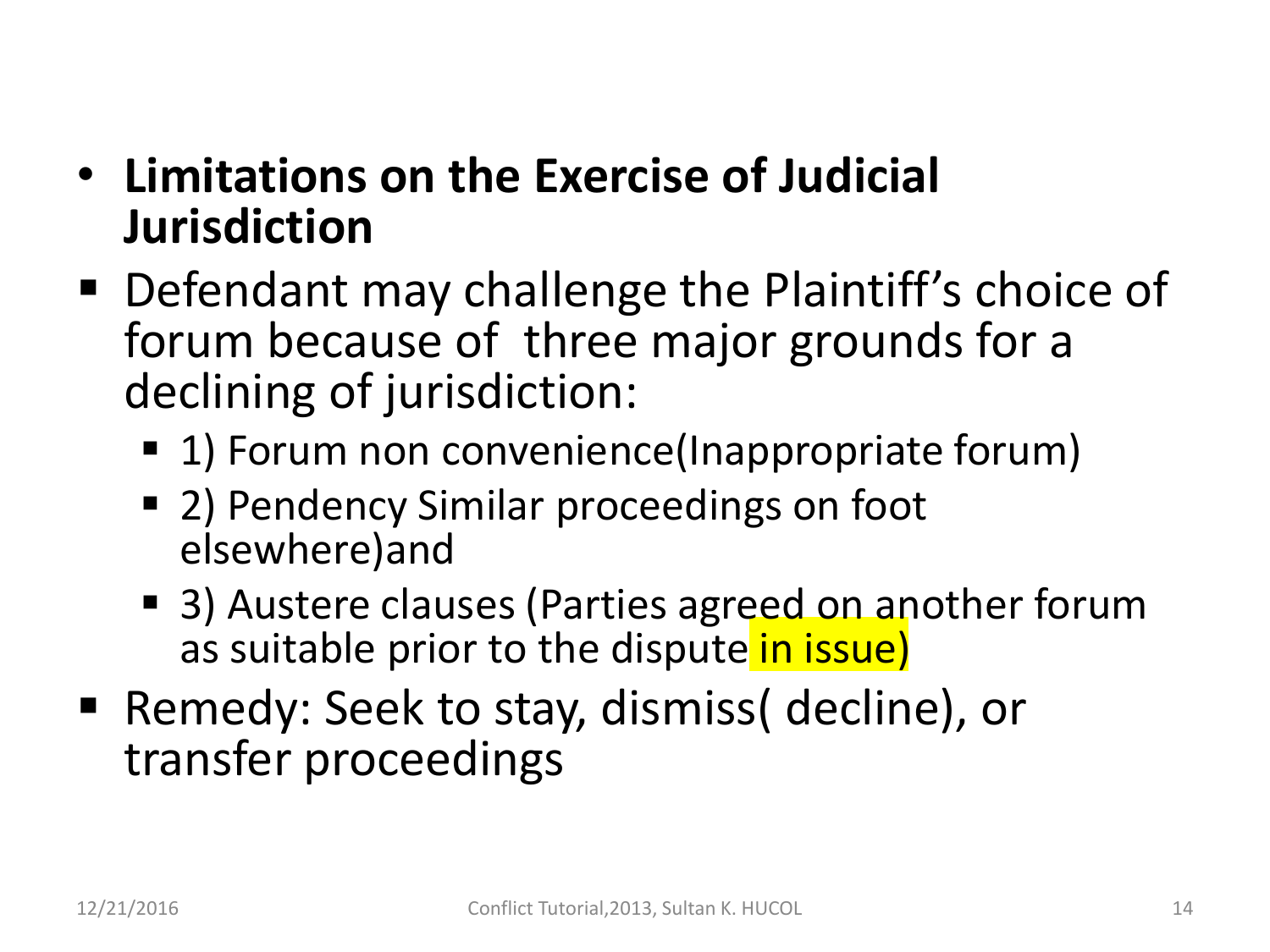# Judicial Jurisdiction of Ethiopian Courts

#### **Jurisdiction in International Interstate Conflict**

- Federal Courts have Jurisdiction on intra state and inter state conflicts
- **Procl.25/96**
	- FHC Jurisdiction on civil cases between persons permanently residing in different states

#### **Justification** :

- Avoid local prejudice
- To help formulate national rule of conflict of laws
- Quality of justice
- **Critique of justification**
- **Jurisdiction Related Basic Constitutional Guarantees**
	- **Full faith and credit clause**
	- **Immunities and privileges clause**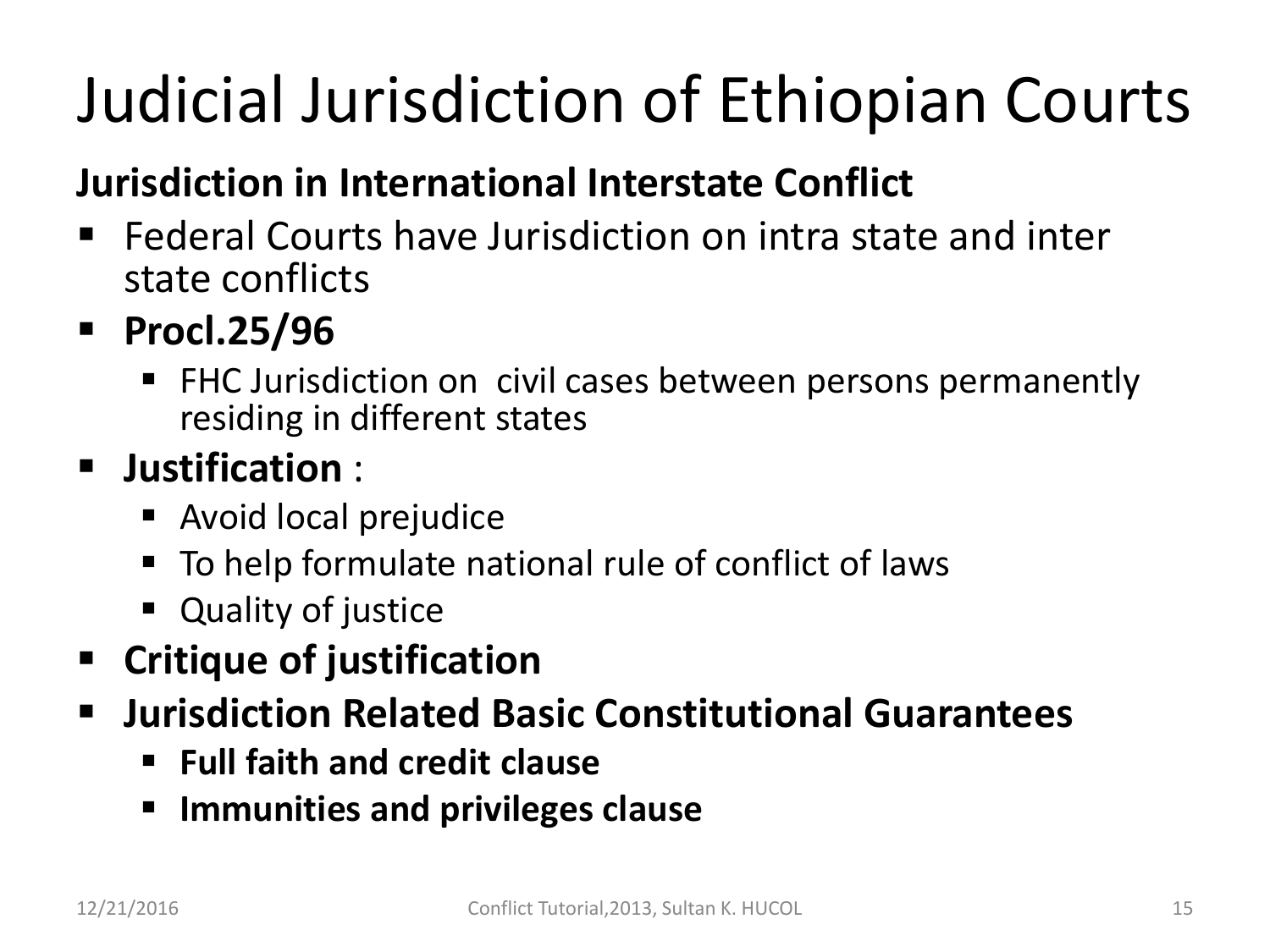### **Practice of Ethiopian Courts in on Judicial Jurisdiction**

- *Three different approaches , these are:*
	- Approach 1. Silence regarding judicial jurisdiction
	- Approach 2: Recourse to Civil Procedure Code
	- Approach 3: Recourse to general jurisprudence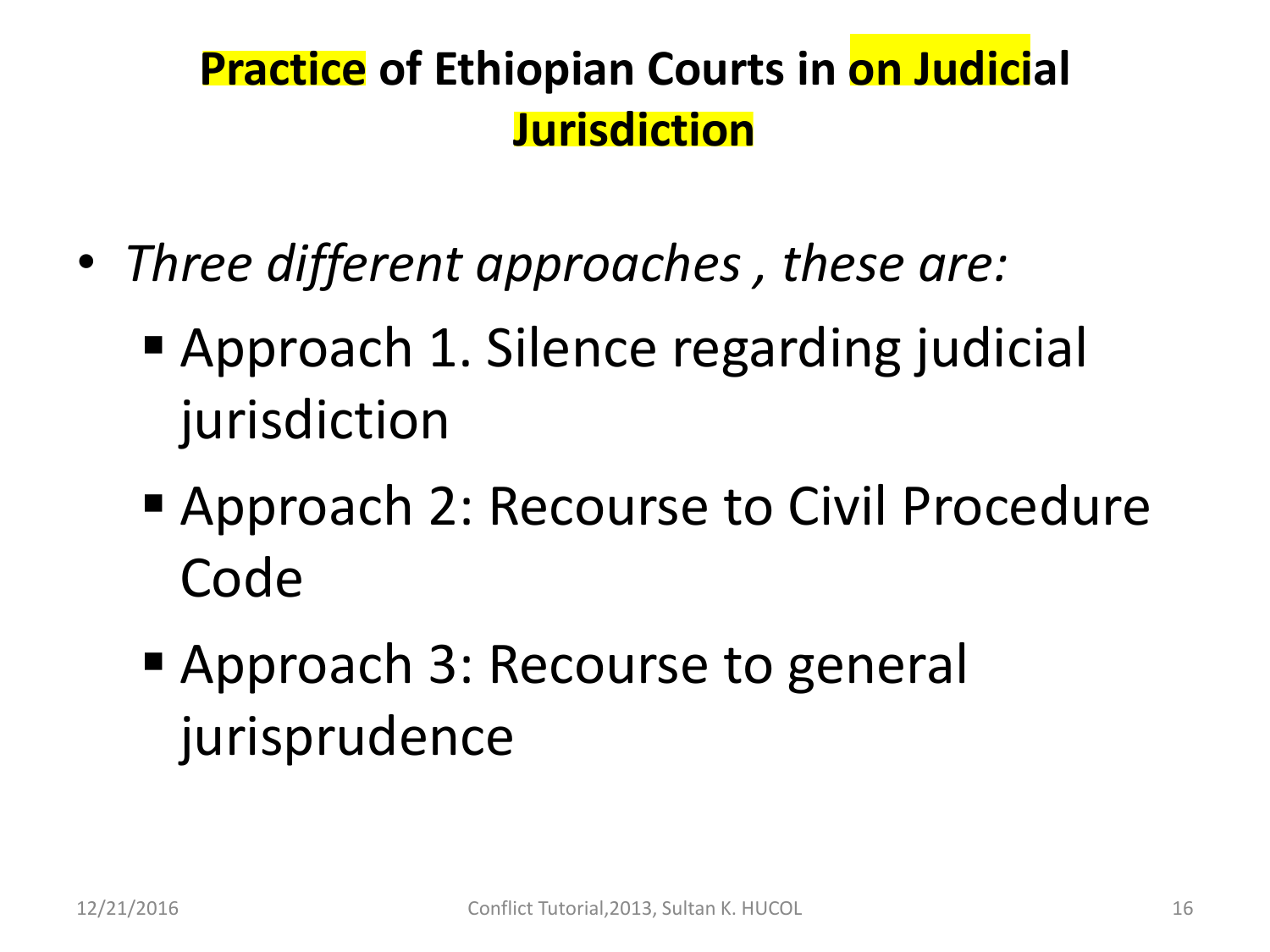# Chapter Three: Choice of Law

#### • **Choice of Law Methods**

• methods can be categorized into: unilateralism, multilateralism, and substantive law approaches.

#### • **Unilateralism ( Territorial Method)**

- It determines the spatial reach of a certain state's substantive laws
- deals with the determination of the personal and territorial reach of the potentially applicable local rules of decision.
- **Multilateralism ( Classical Method)**
	- determine whether the *issue* or legal relationship has a strong relationship with one or the other law; and finally decide the case in accordance with the legal system with which the law has strong relationship or has most close connection.
- **Substantive law approach** ( New Choice of law Methods)
	- a policy -oriented approach in which substantive policies directly determine the outcome of the choice-of- law process.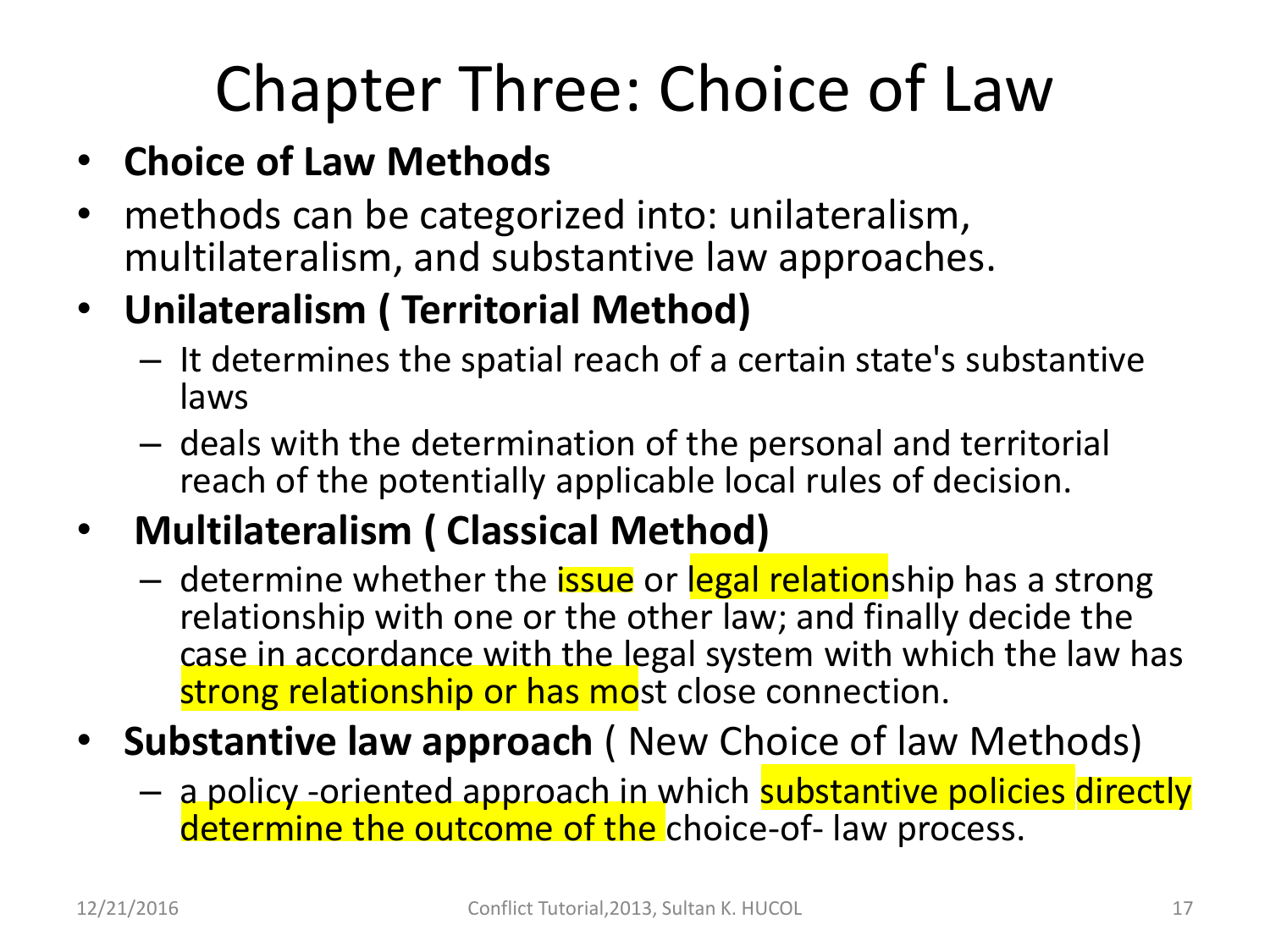# Choice of Law Methods

- **The Classical Choice of Law Method**
- **Goals of the Classical Method**
	- Decisional harmony or Uniformity of judgments
	- avoid or reduce forum shopping,
	- ensuring **predictability** and certainty
- Depend on a set of choice-of-law rules each of which covers a specific category of legal relationships, for which it contains an appropriate connecting factor.
- The choice of jurisdiction to which the connecting factor refers entails the choice of the law of that jurisdiction.
- E.G. "Succession to Immovable property is governed by lex situs." This Provision has two elements.
	- 1. "Succession to Immovable property" (Legal Category)
	- 2. "Situs" ( Connection factor)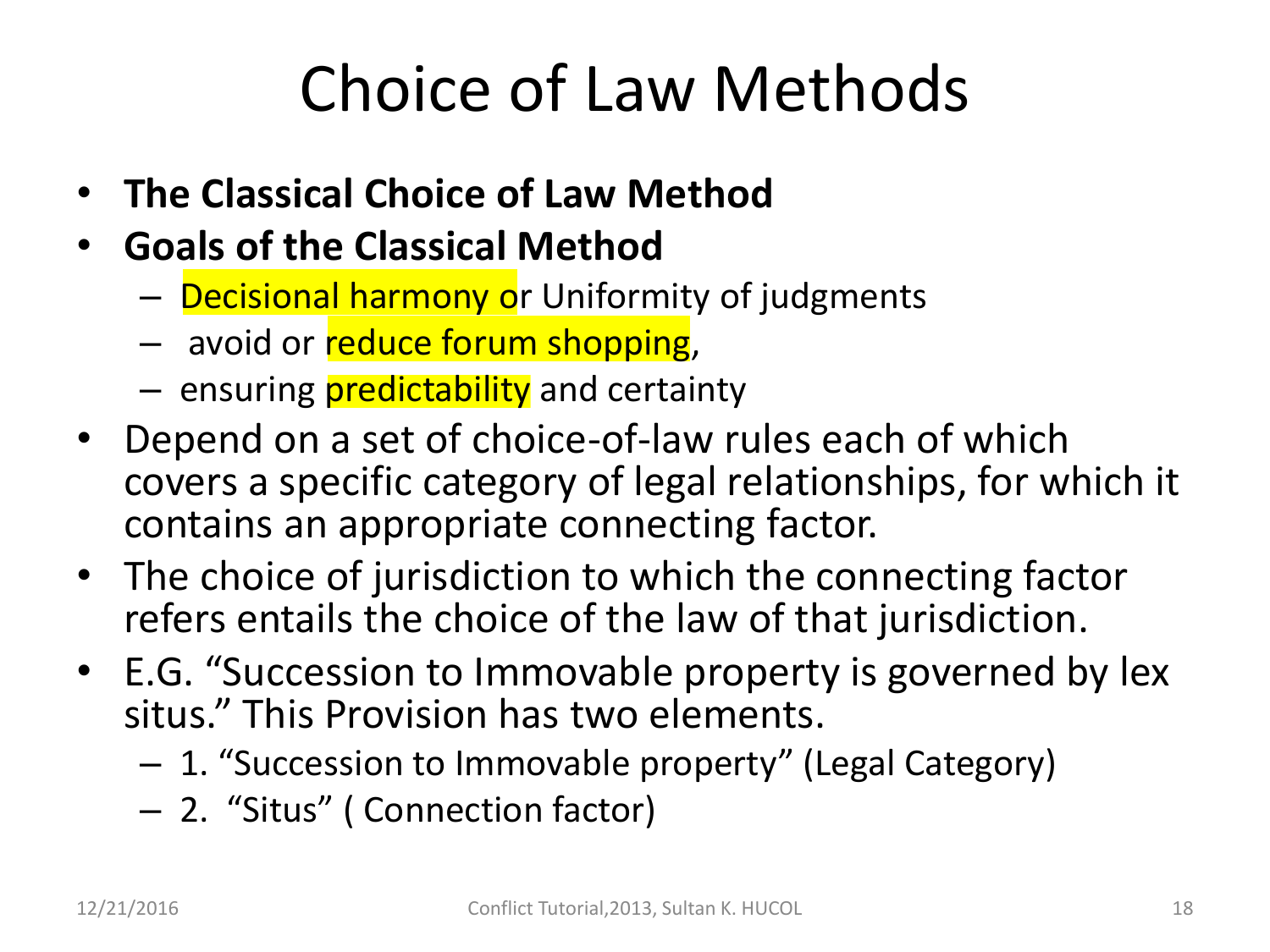- **Characterization ( subject matter characterization)**
- Is the process through which the court assigns the dispute to its **correct legal category**.
- Generally most countries accept characterization by lex fori. Except Property movable Vs. immovable by situs.
- **Connecting Factors**
- Connecting factors are terms embodied in every states' conflict rule in order to indicate the place whose law may be applied.
- E.g. "Capacity to marry shall be governed by the law of the parties domicile."
	- "Formal validity of marriage is governed by the law of place of celebration."
	- "Succession to immovable governed by the law of the situs."
- Here terms 'domicile', 'place of celebration' and 'situs' are connecting factors.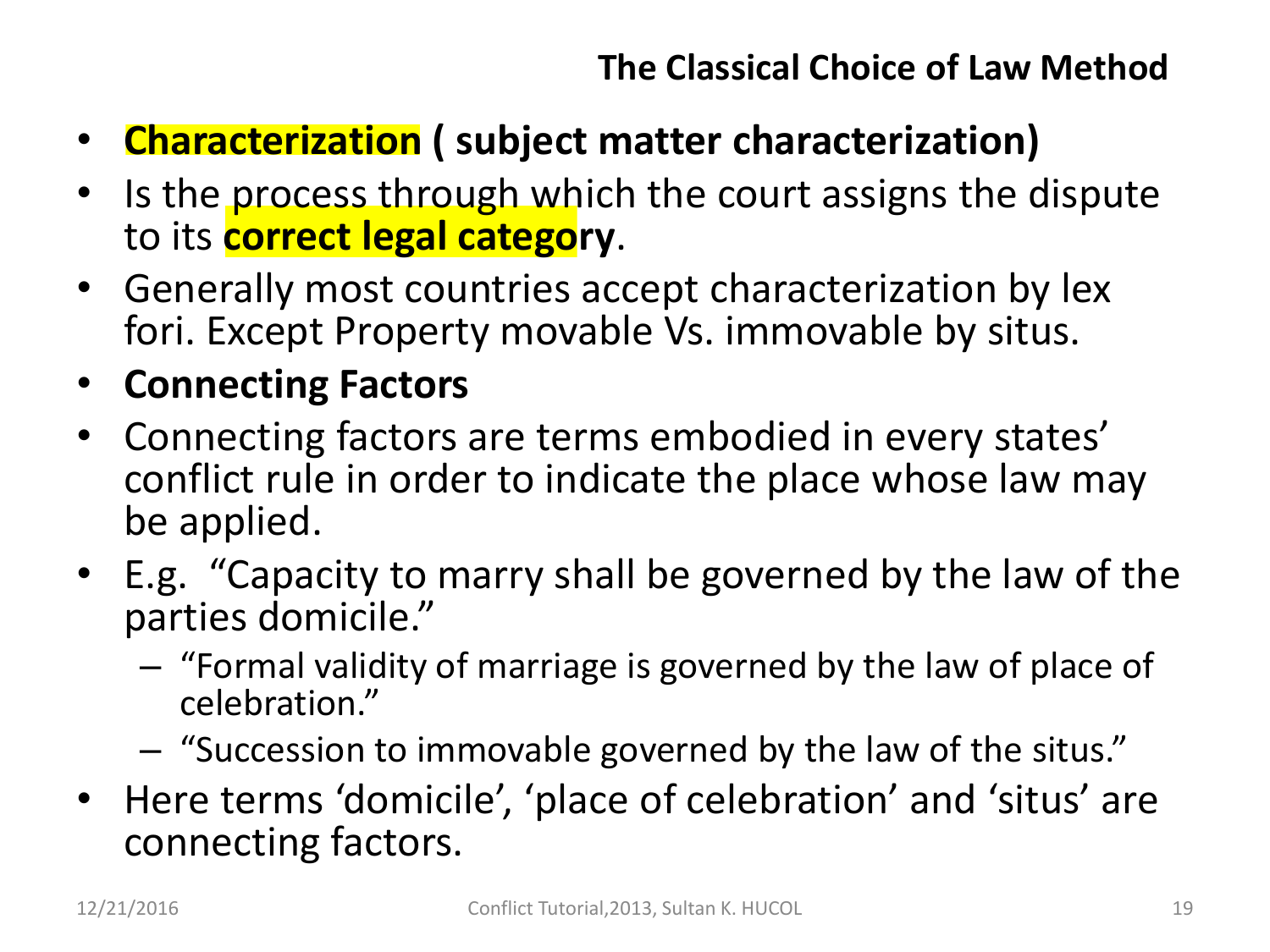- **Substance - Procedure Characterization**
- Relates to the extent of application of a law when the forum's choice of law rule refers to the law of another jurisdiction: delimitation of the proper law.
- **Principle**: Even if foreign law is chosen as applicable law the forum applies only the foreign substantive laws but uses its own procedural law.
- If issue is procedural then forum law applies if it is substantive then foreign law applies.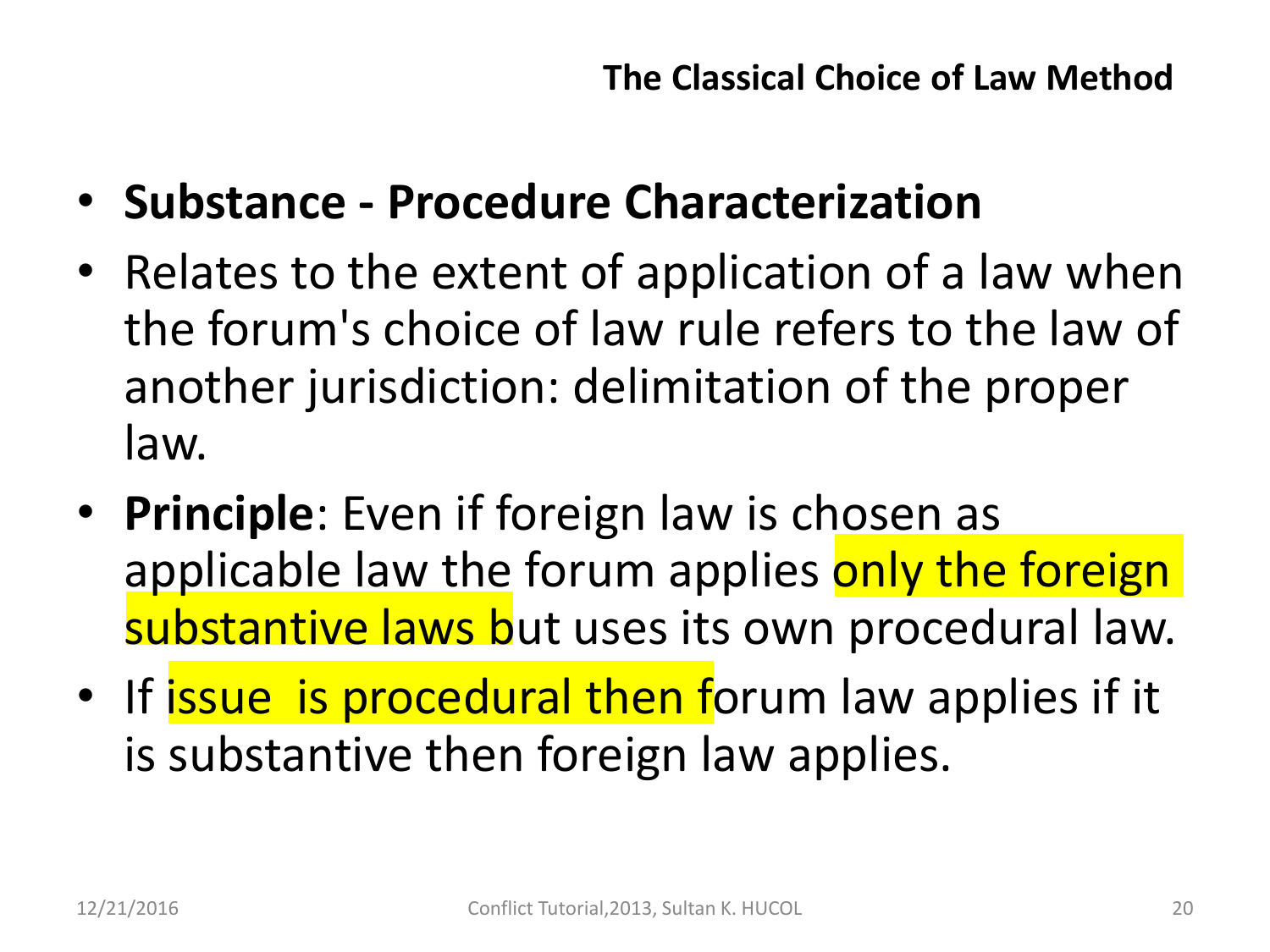- Renvoi (refer back)
- A problem of renvoi arises whenever a case containing a foreign element is referred by the conflict of law rules of the forum to the "law" of a foreign country and when ever this reference is **to entire law of the foreign state** including its conflict of law rules involving the possibility that the conflict rules of this foreign state refers the question back to the law of the forum or forward to the law of a third country.
- **Three approaches to solve Renvoi** :
- Rejecting Renvoi,
- Accepting Renvoi and
- The Foreign court theory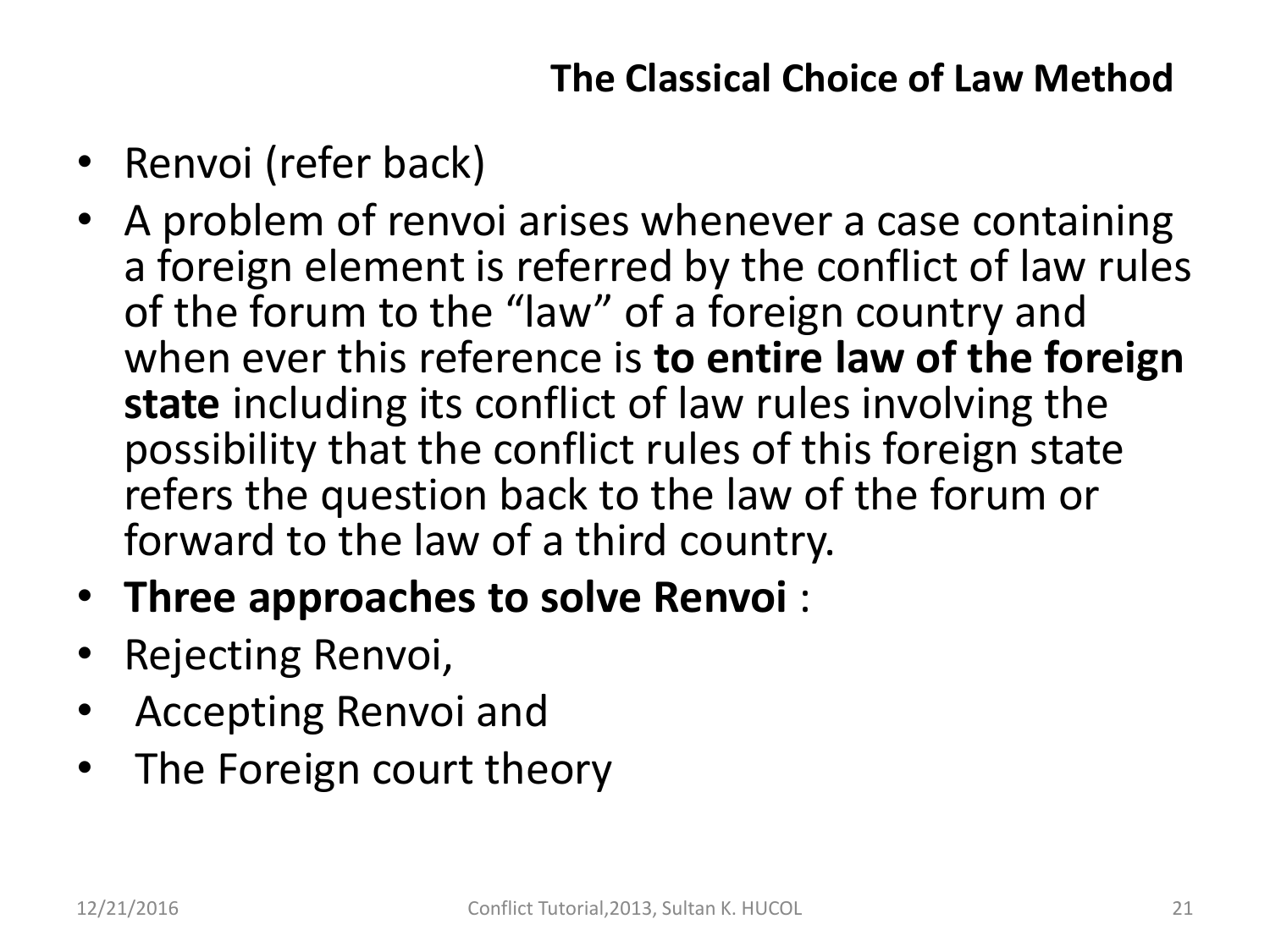# **Exceptions to application of foreign law**

- **1.Evasion/ Fraud**
- **Deliberately creating a foreign element** in an **artificial manner** whose main purpose is to avoid the application of the forum (proper) law.
- **2.Public Policy**
- Justice Cardozo's definition:
- "A foreign law must violate some fundamental principles justice , some prevalent conception of good morals some deep rooted tradition of the common weal"
- Must be construed narrowly lest we become super moralist.

### **3.Rules of Immediate Application**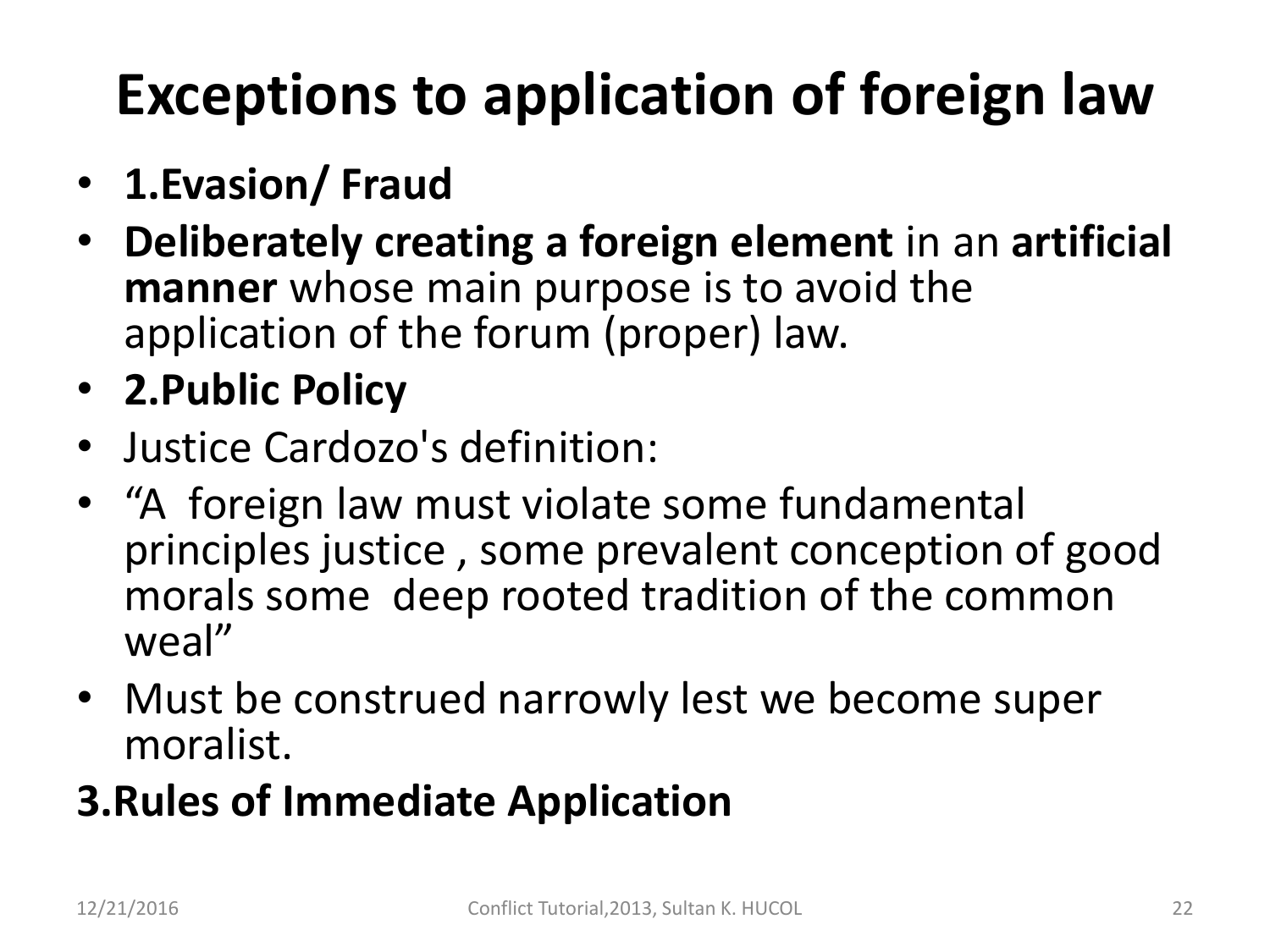# Proof of Foreign Law

- **Foreign Law**
- What status does foreign law has in the forum?
	- Considered as issue of Fact
	- Considered as issue of law
- How can we ascertain the content of foreign law? (method of proof)
	- Proof by **expert testimony**
	- Proof by referring to the law of the **concerned** state.
- What will be the **effect** failure to prove?
	- Dismissal of the case
	- Application of Lex fori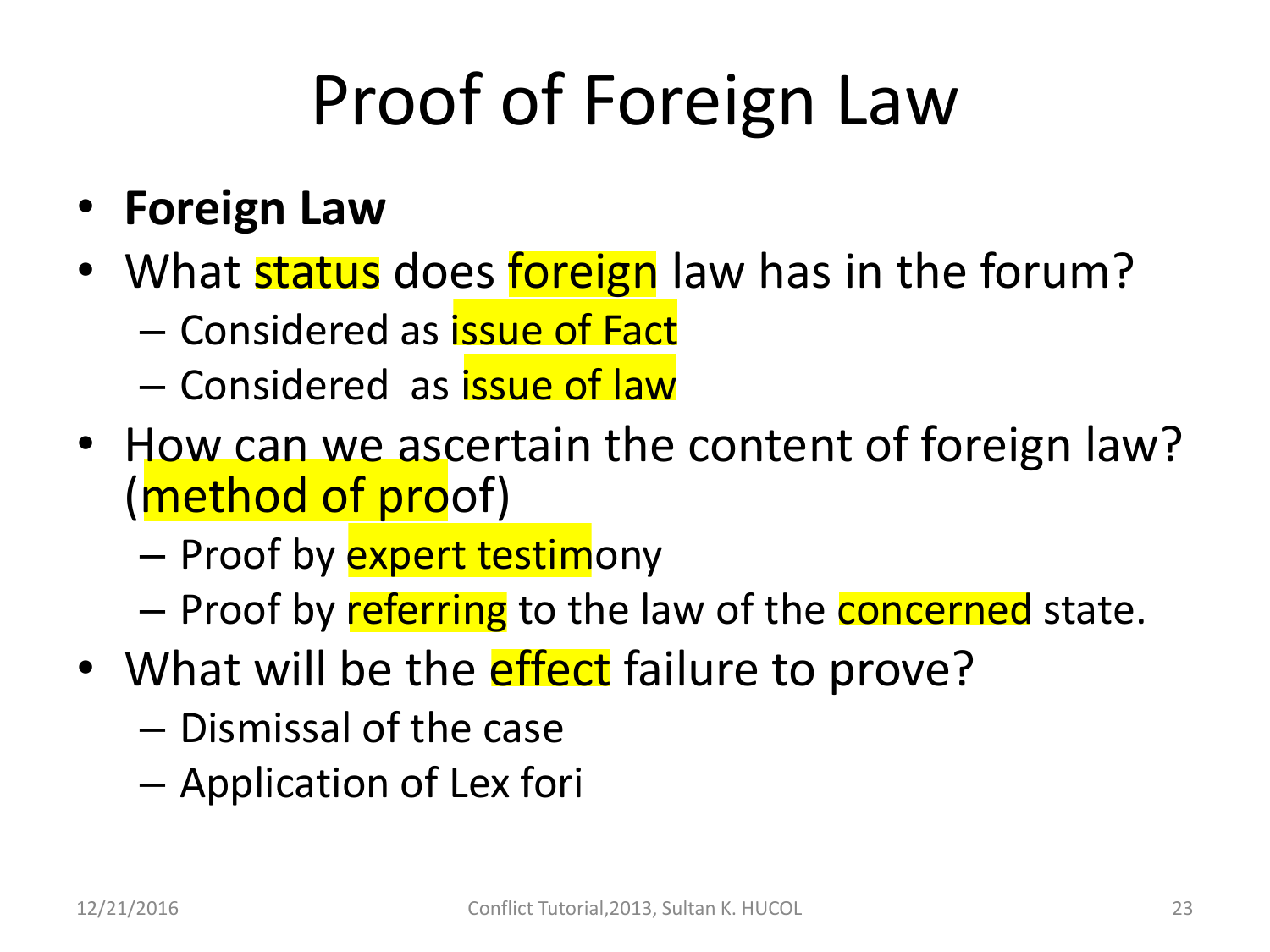### **Criticism Against Classical Choice of Law Method**

- **Criteria for evaluation of choice of law methods:** Strength of a certain choice of law method can be measured based on:
	- Utility ( simplicity in application)
	- Certainty ( predictability of out come)
	- **Justice to the parties**

### **The classical method criticized Because** :

- It is **mechanical** and **do not take in to consideration policy** factors
- **Not easy to apply** it is **complicated**
- **Failed to achieve its stated objectives** : Because of connecting factor, Revoi etc problem, decisional harmony to avoid forum shopping not achieved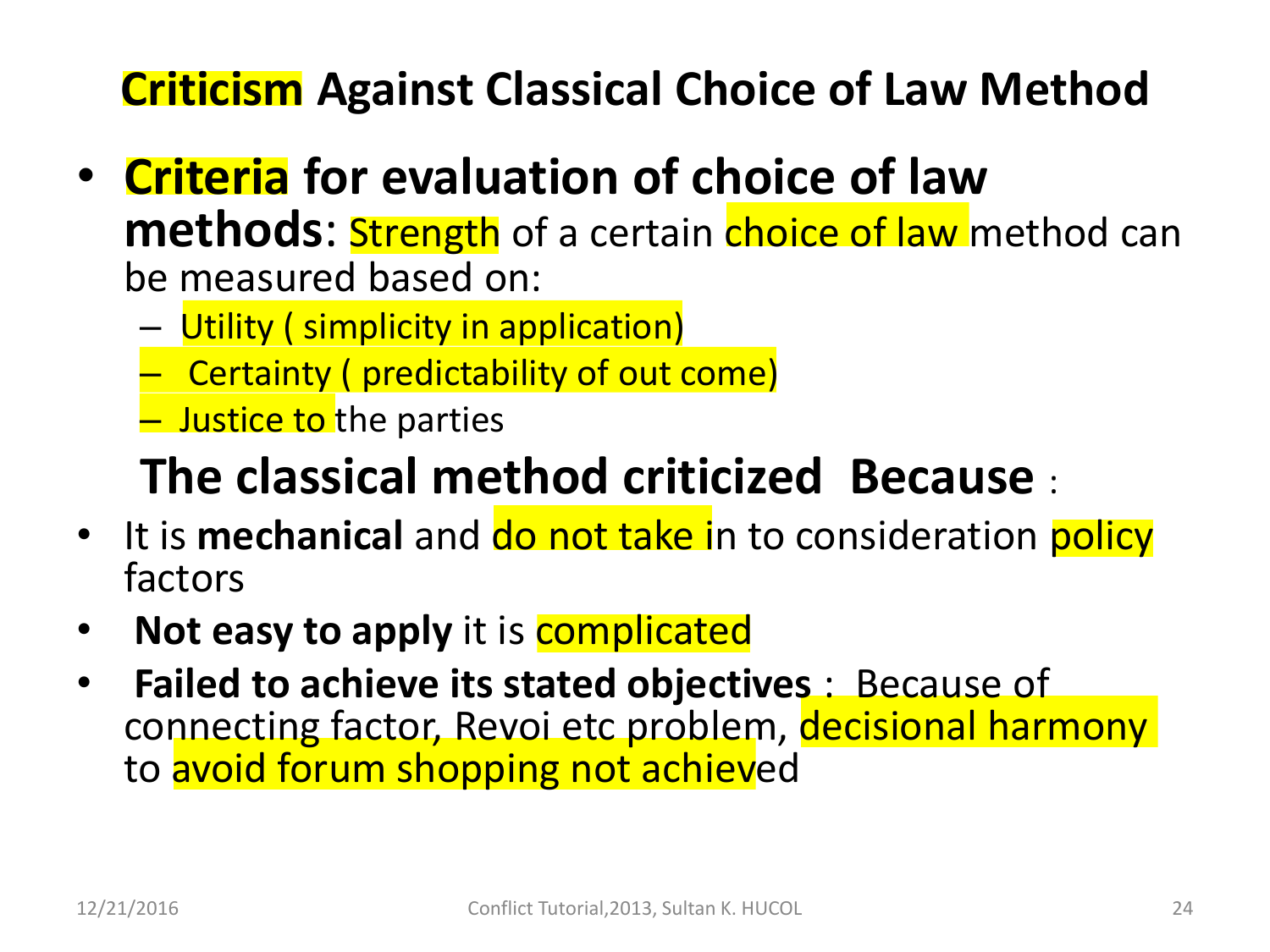# **Government Analysis theory**

- Basic law: Law of the forum
- Law of the forum displaced only where
	- Justice to the parties so requires ,and
	- higher governmental interest of foreign state requires

Forum = Foreign  $\longrightarrow$  Forum Law Applies Forum > Foreign  $\longrightarrow$  Forum law Applies Forum < Foreign **Foreign Law Applies** In Most cases the Forum law applies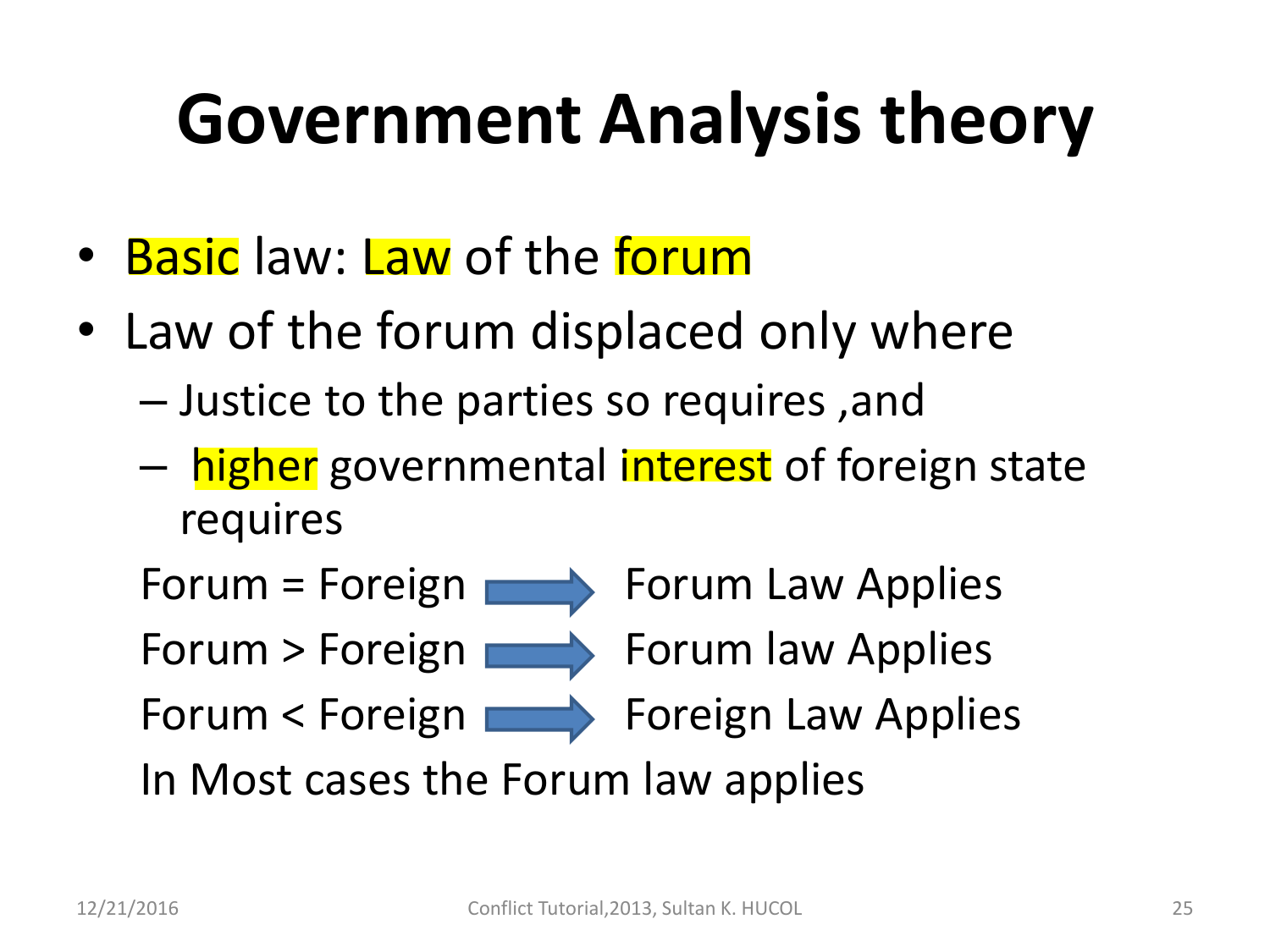- **Critics Against Government Interest Analysis**
	- It is difficult to find governmental interest in each and every private dispute
	- Policy behind rules is difficult to ascertain
	- How to measure policies?
	- "All roads lead to home"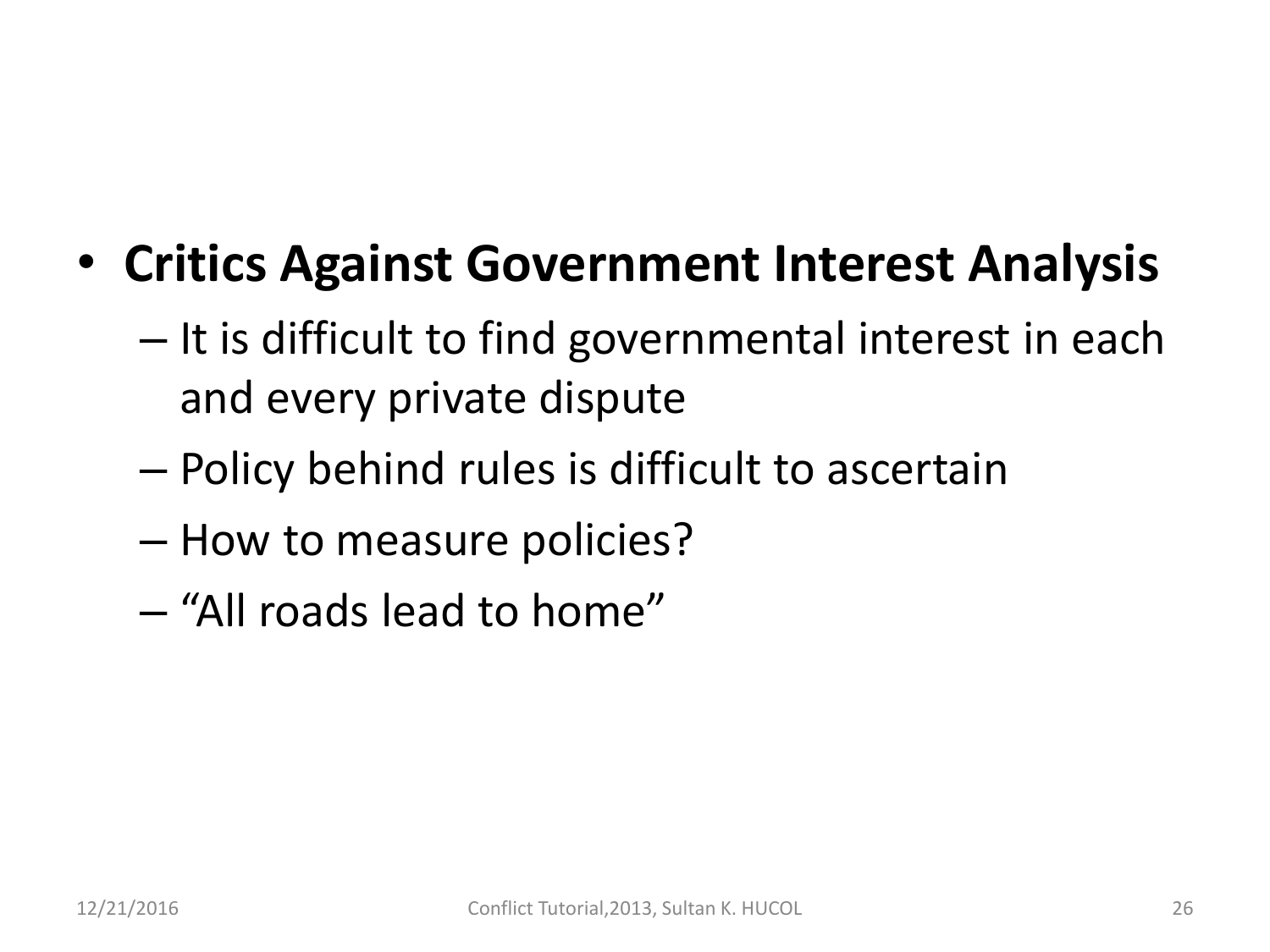Chapter Four: Recognition and Enforcement of Foreign Judgments and Arbitral Awards

- **Why do we need to recognize and enforce foreign judgments and award?**
- The world of today we have **diverse states** the **interactions** of which in different spheres of life often results in conflicting international legal situations.
- Such interactions may give rise to court decisions that requires to be enforced out side its territory.
- As states are sovereign they will not readily enforce judgments by foreign courts. Therefore unless certain mechanisms are created to allow recognition and enforcement of foreign judgments in a certain country:
	- legitimate rights and status obtained under a foreign law may be lost,
	- Parties to the dispute will be subject to additional costs and trouble as they may be required to bring a new suit or claim in this court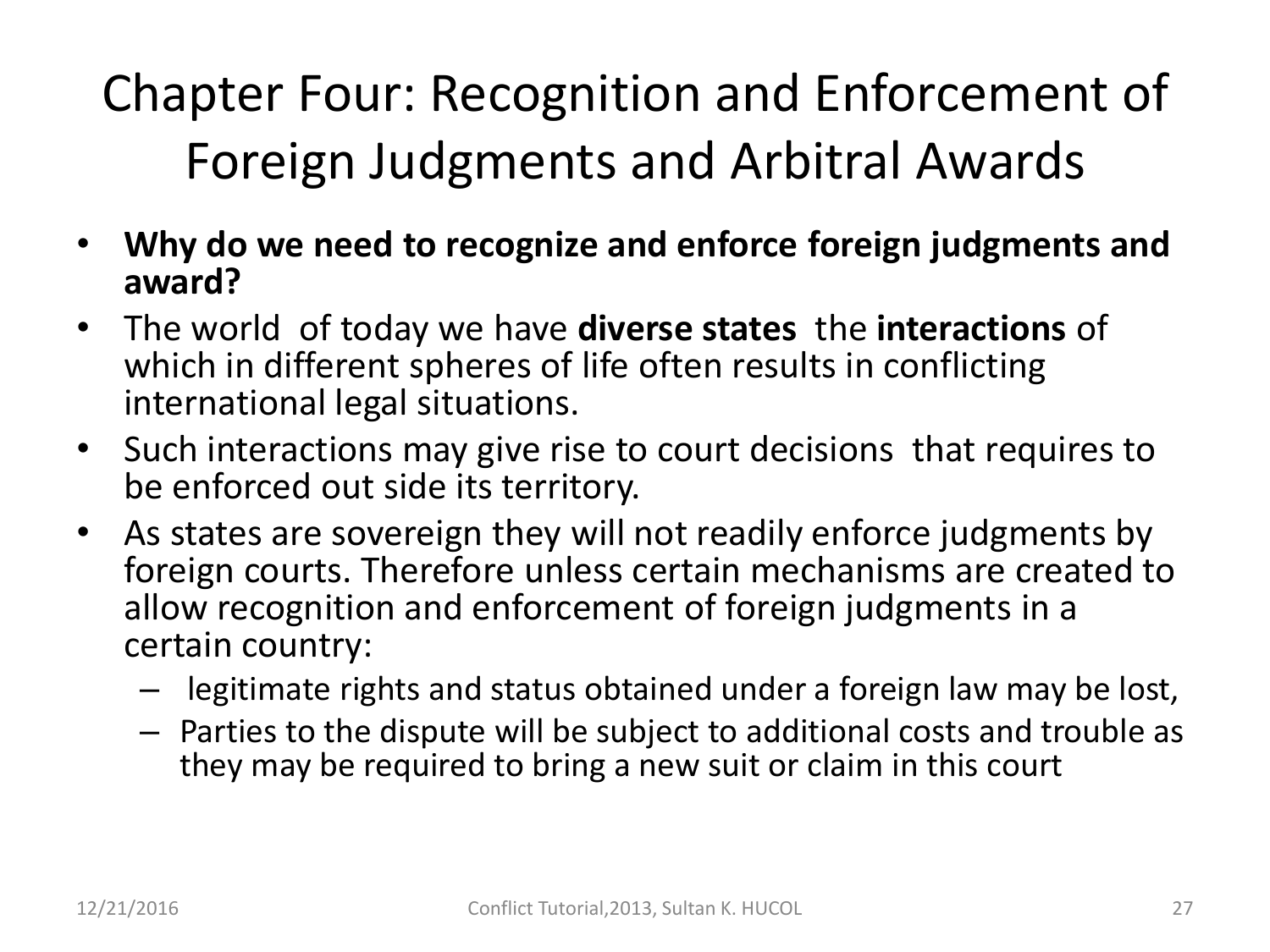# Execution of foreign judgments in Ethiopia

- We have two methods:
	- On the basis of International treaty( agreement)
	- On the basis of on fulfillment of conditions under civil procedure code provisions
- If there is any treaty that was entered between Ethiopia and other country for recognition and enforcement of judgments of each other based on that treaty Ethiopian courts will recognize and enforce judgments obtained in that country. (Art.456)
- E.g. Treaty between Ethiopia and Djibouti.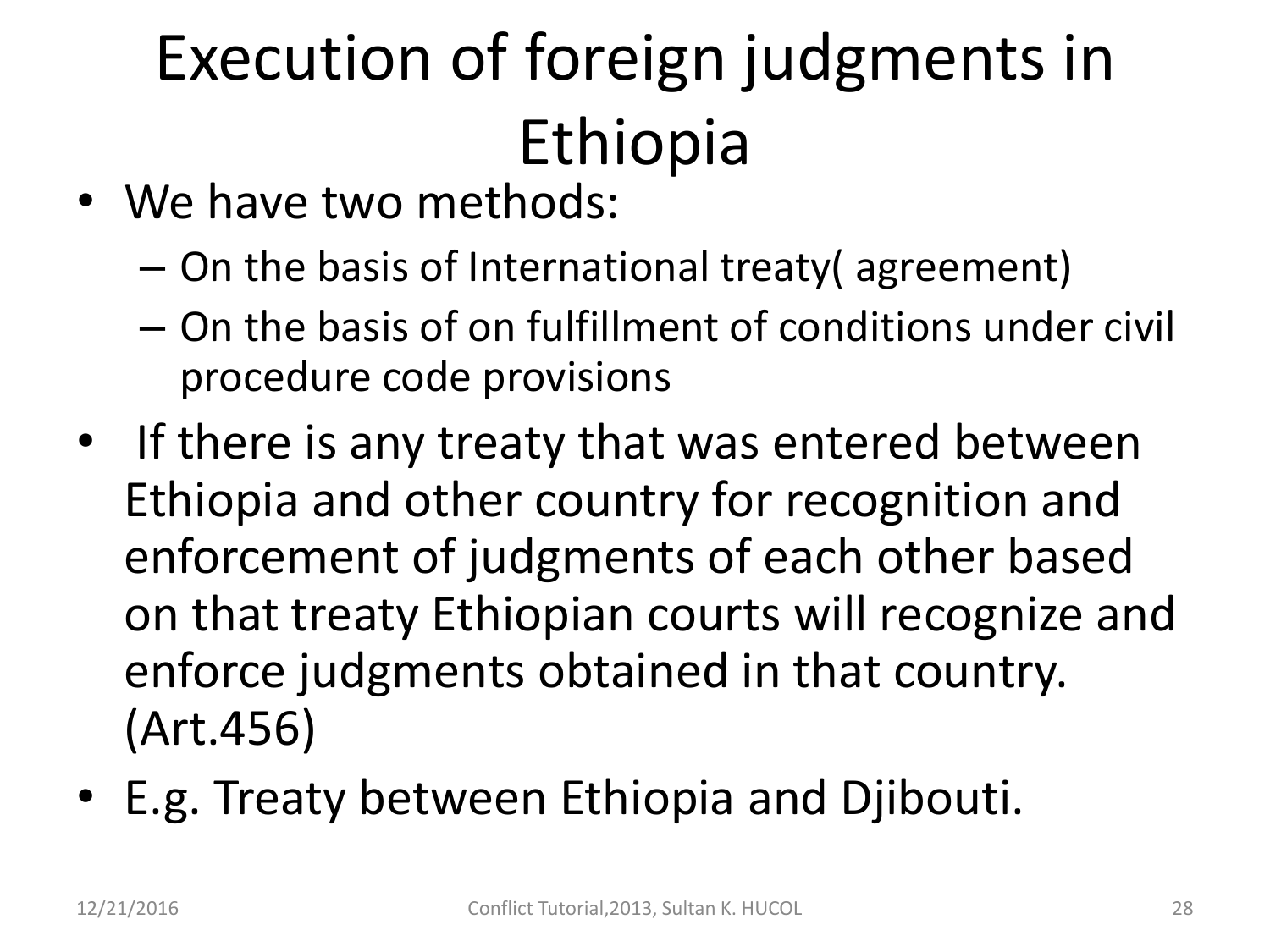- In the absence of treaty, then the conditions under Art.458 must be full filled. These are:
- *a) the execution of Ethiopian judgments is allowed in the country in which the judgment to be executed was given(Reciprocity);*
- • *b) The judgment was given by a court duly established and constituted;*
- • *c) The judgment-debtor was given the opportunity to appear and present his defense;*
- • *d) The judgment to be executed is final and enforceable; and*
- • *e) Execution is not contrary to public order or morality*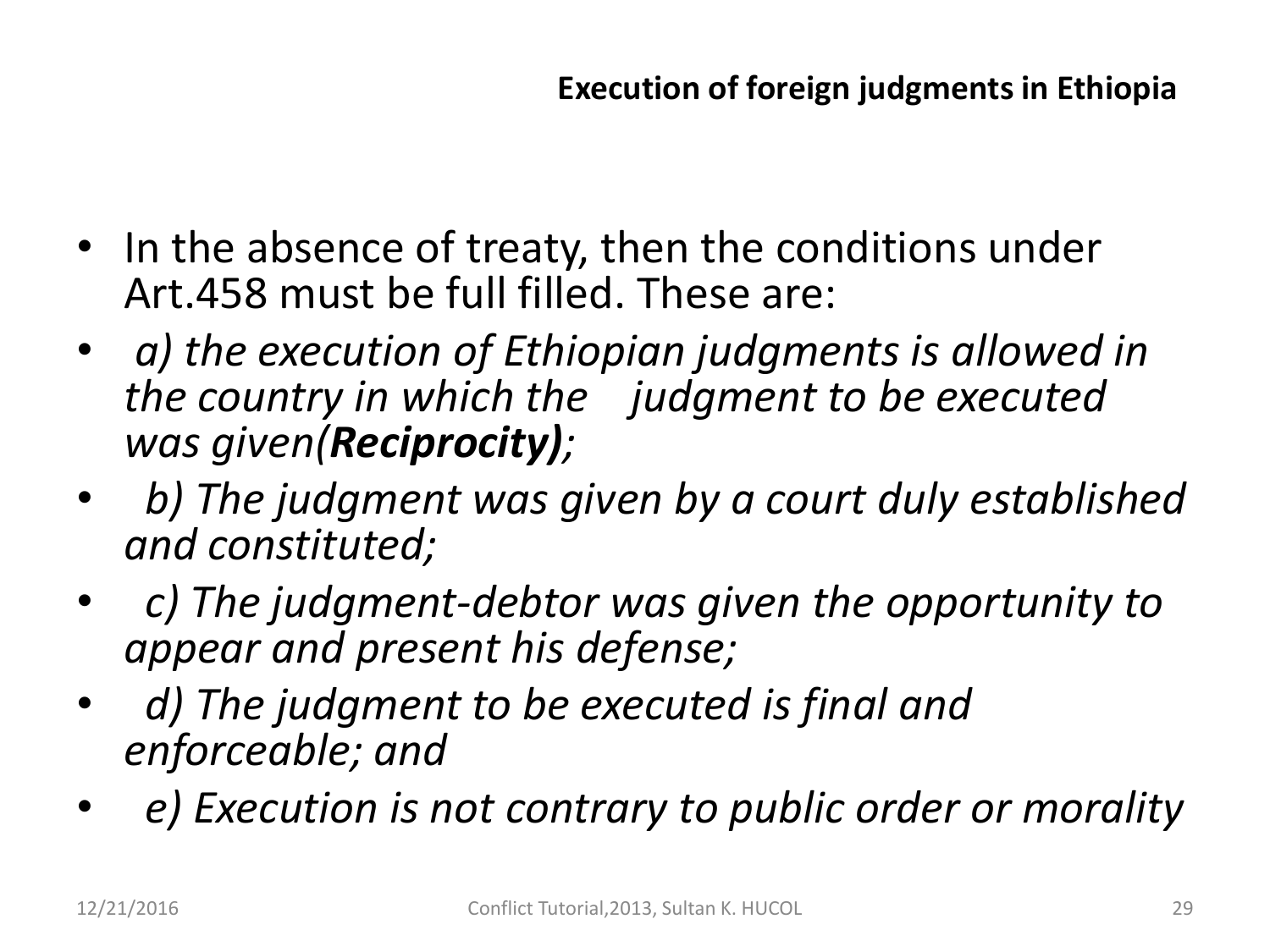# Part Two Application of Conflict of law in Specific Areas of Law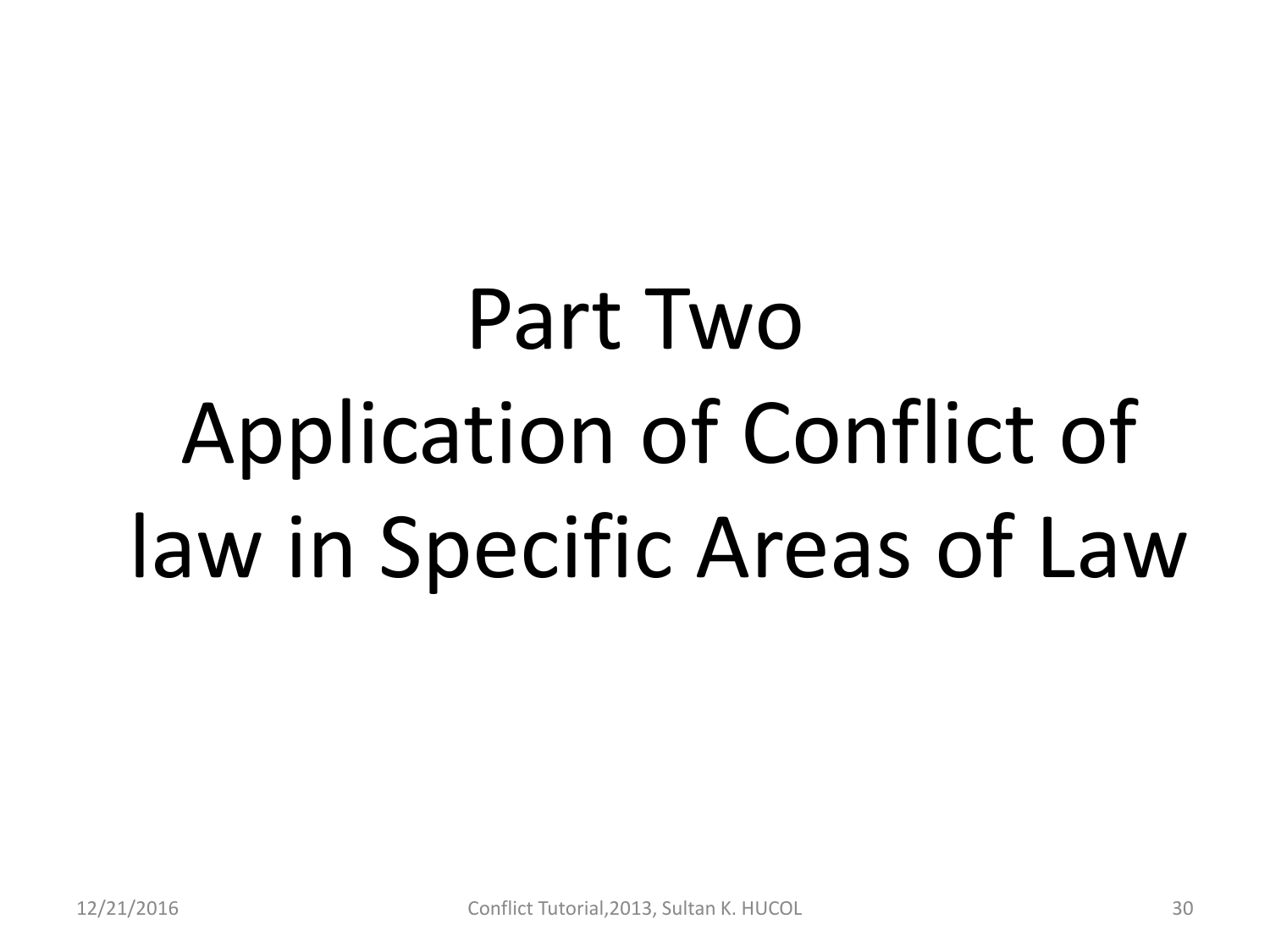## **Chapter Five: Contractual Obligations**

- **Doctrine of the proper law of Contract**
- It is that law which a court is to apply in determining the obligations under the contract. However, meaning and identification of this proper law of contact is very different from county to country.

#### • **Choice by the Parties**

- the appropriate system of law to govern the formation and outcome of contacts containing foreign elements in principle is left for the parties to choose.
- the parties are not free to choose any law they like. They have to have substantial relationship with the parties and the chosen law should not be contrary to the public policy of the forum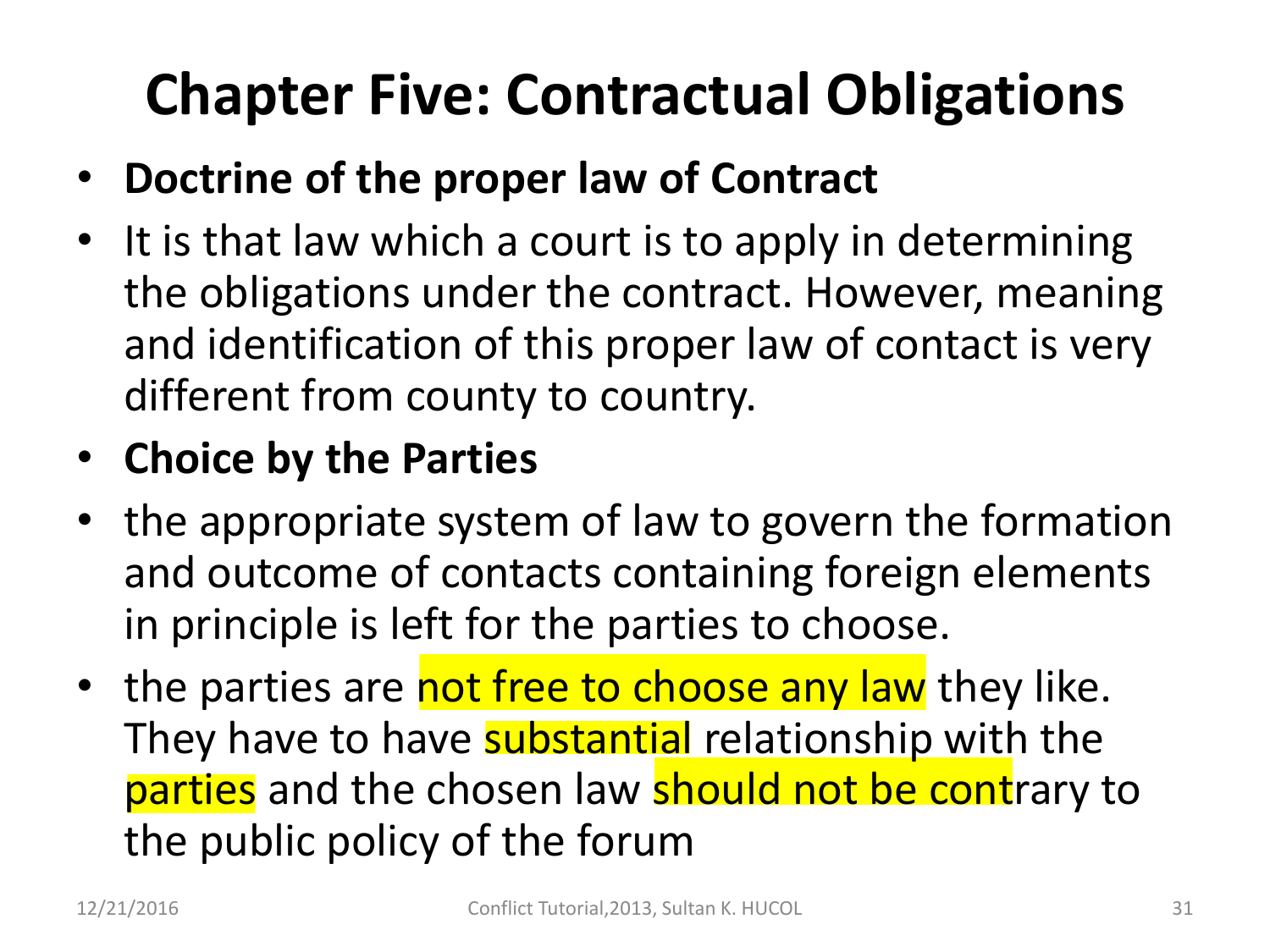- **Law of Most significant Relation**
- if the **parties fail t**o make a valid choice, the practice of different countries shows that the court of the forum applies the law of the state that has the most significant relationship or the closest connection with the contract.
- In order to determine the law that has the most significant relationship or connection countries use indictors like the place of contracting , place of performance, place where the subject matter of the contract is situated or the place where the parties have their address particularly - domicile residence, or place of incorporation or place of business of the parties.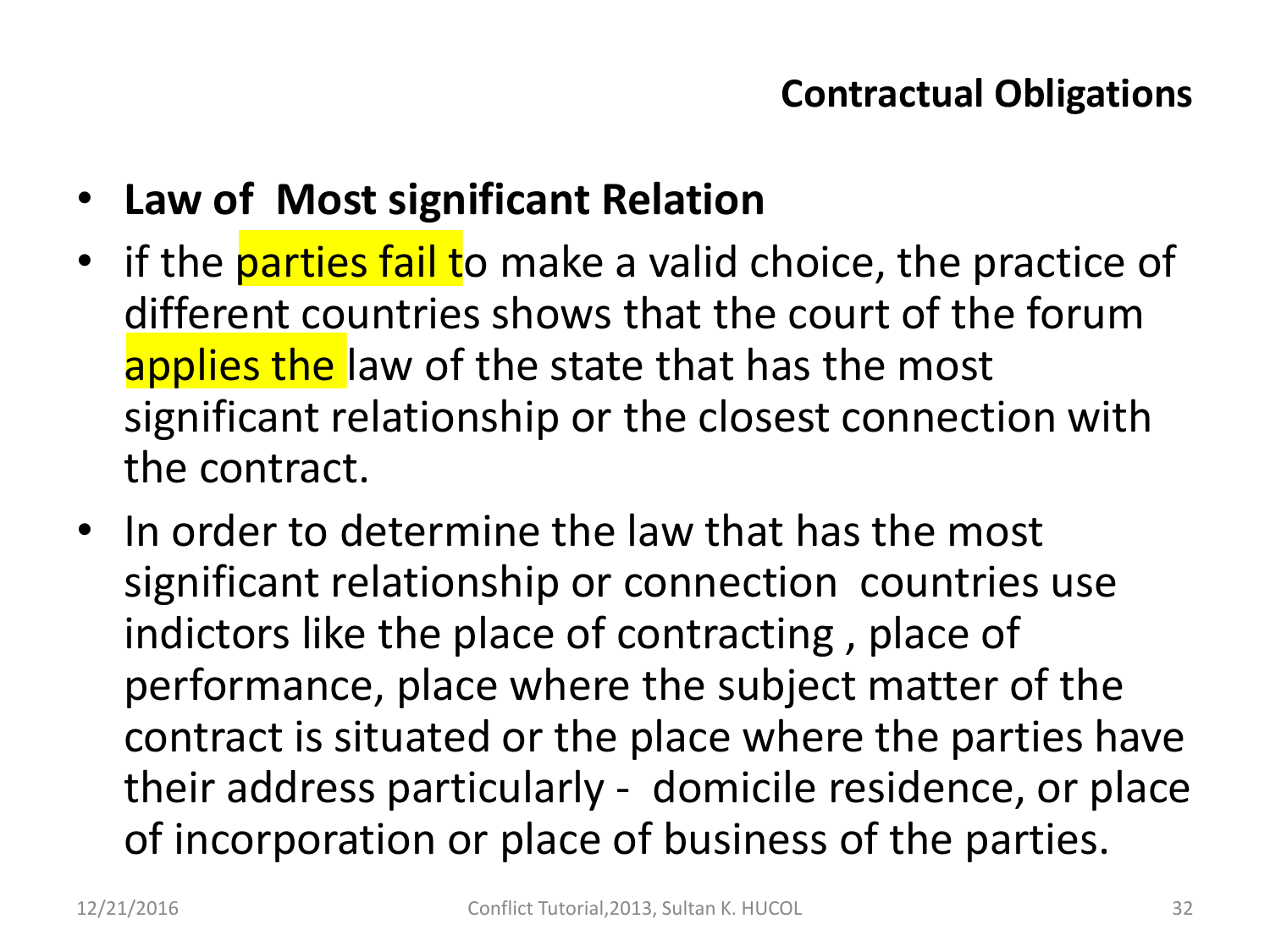### **Chapter six: Non-contractual Obligations**

- Choice of law in tort issues are areas of conflict of law where, as opposed to contract, the parties are not free to chose the governing law.
- This seems to be based on policy consideration to give the victim a chance to be compensated since he is the party with a weak bargaining power and needs protection.
- The traditional rule for choice of law in multi state tort cases have always been **the** *lex loci delicti* **.i.e., the law of the place of wrong.**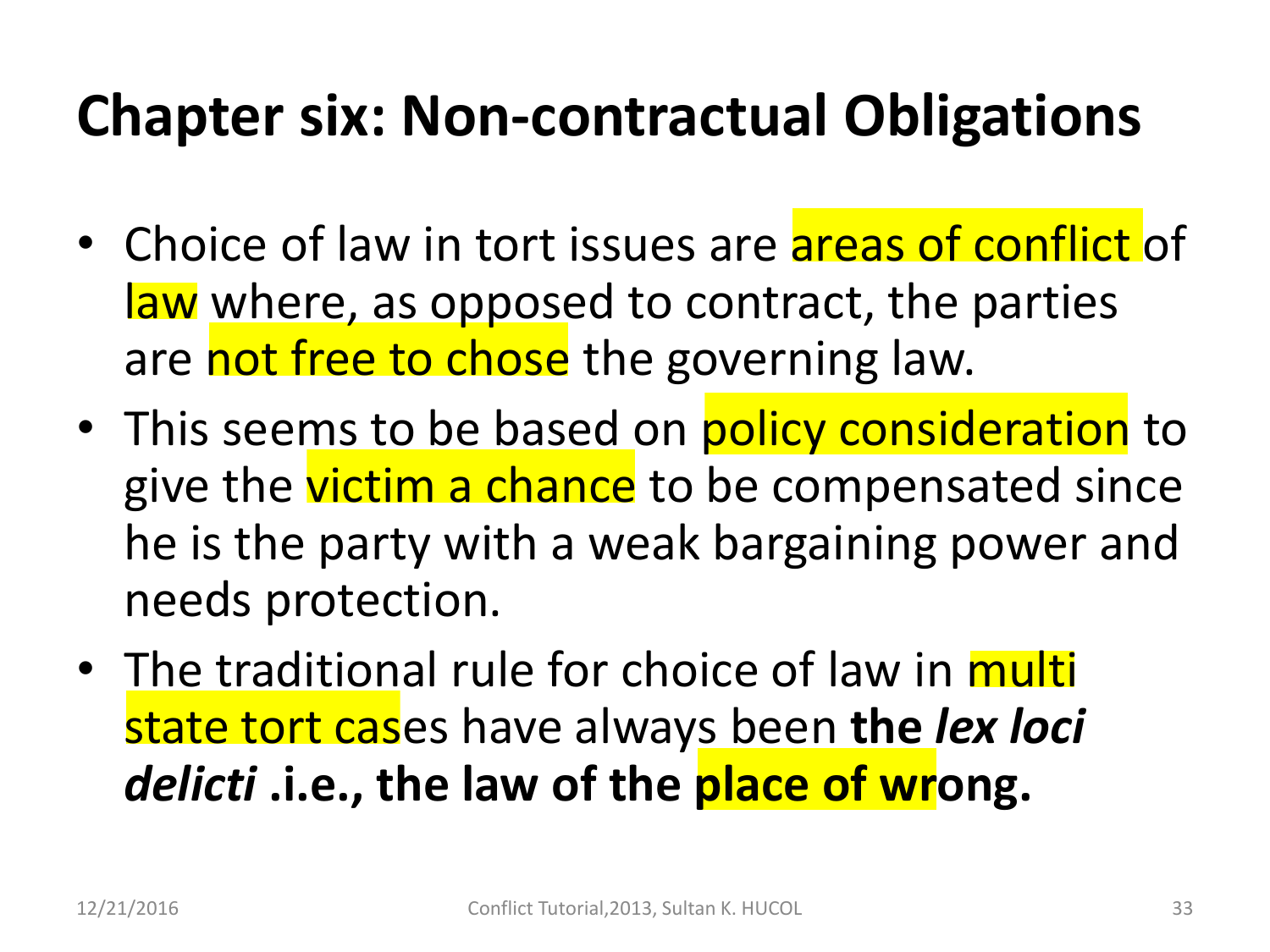- **The Exceptions where lex loci damni may not apply include: (Under Rome Convention)**
- (1) the application of the law of the parties' common habitual residence, under Article 4(2);
- (2) the application of the law of a state that has a "manifestly closer connection," under the escape clause of Article 4(3)
- (3) the application of the mandatory rules of the forum state, under Article 16;
- (4) the "taking into account" (and possible application) of the "safety and conduct" rules of the state of conduct, under Article 17;
- (5) the application of the law chosen by the parties before or after the occurrence of the tort, under Article 14;
- (6) the non-application of the lex loci (or any other law) when it is manifestly incompatible with the ordre public of the forum, under Article 26.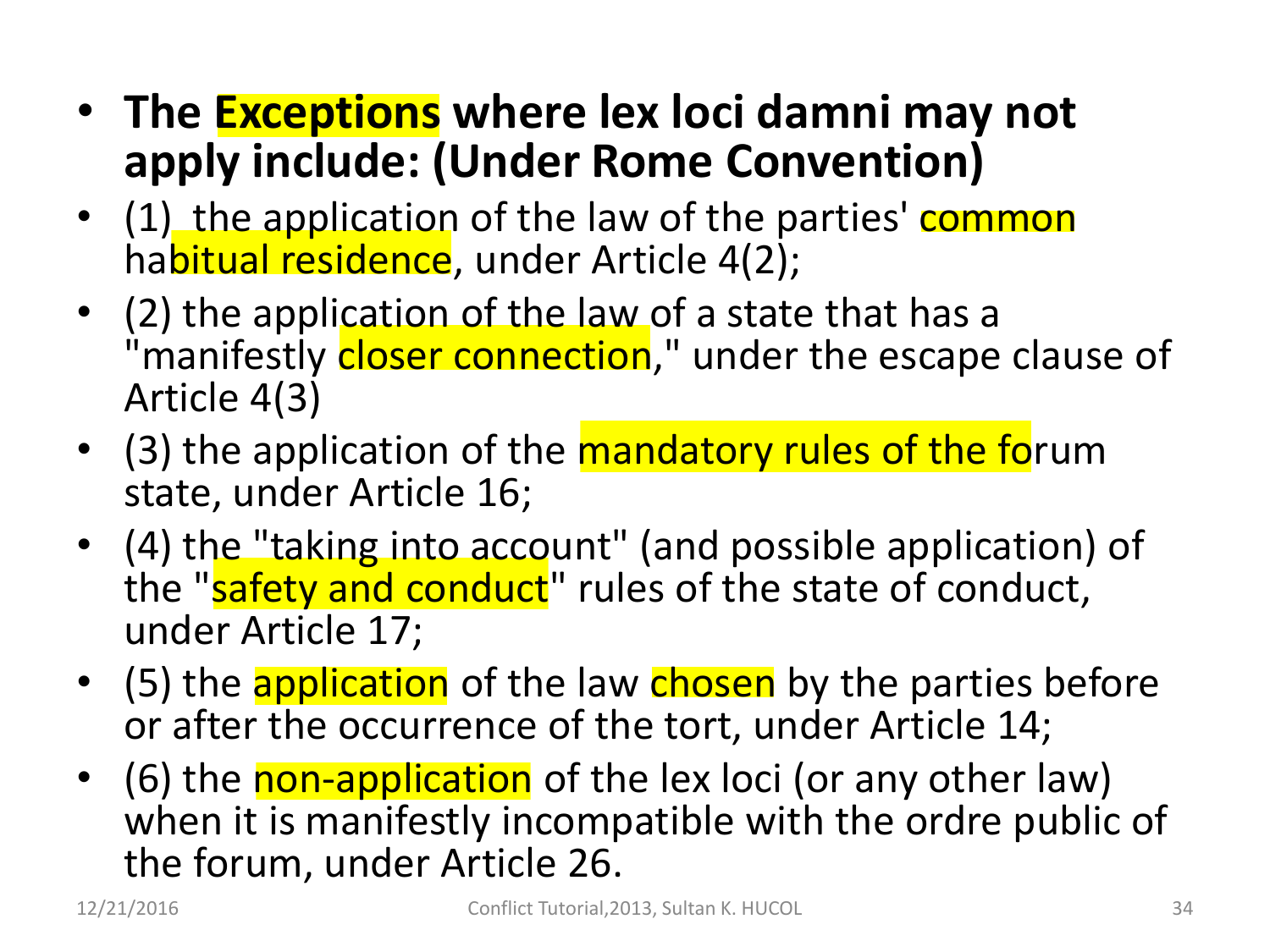### **Chapter Seven: Choice of law Rules Governing Property**

- Property rights are areas of law where the sovereignty of the state in which the property situated is most jealously guarded.
- Thus, the **law of the place of situs** affects the status of the property and the different types of transactions on properties that call for choice of law. i.e conveyances and encumbrances, and successions.
- The appropriate questions that should be addressed in conflict of laws rules dealing with property are:
	- what law governs the creation, transfer and effect of property right?
	- Which law should determine whether the property should be considered as movable or immovable?
	- Are immovables and movables subject to the same law? And the like.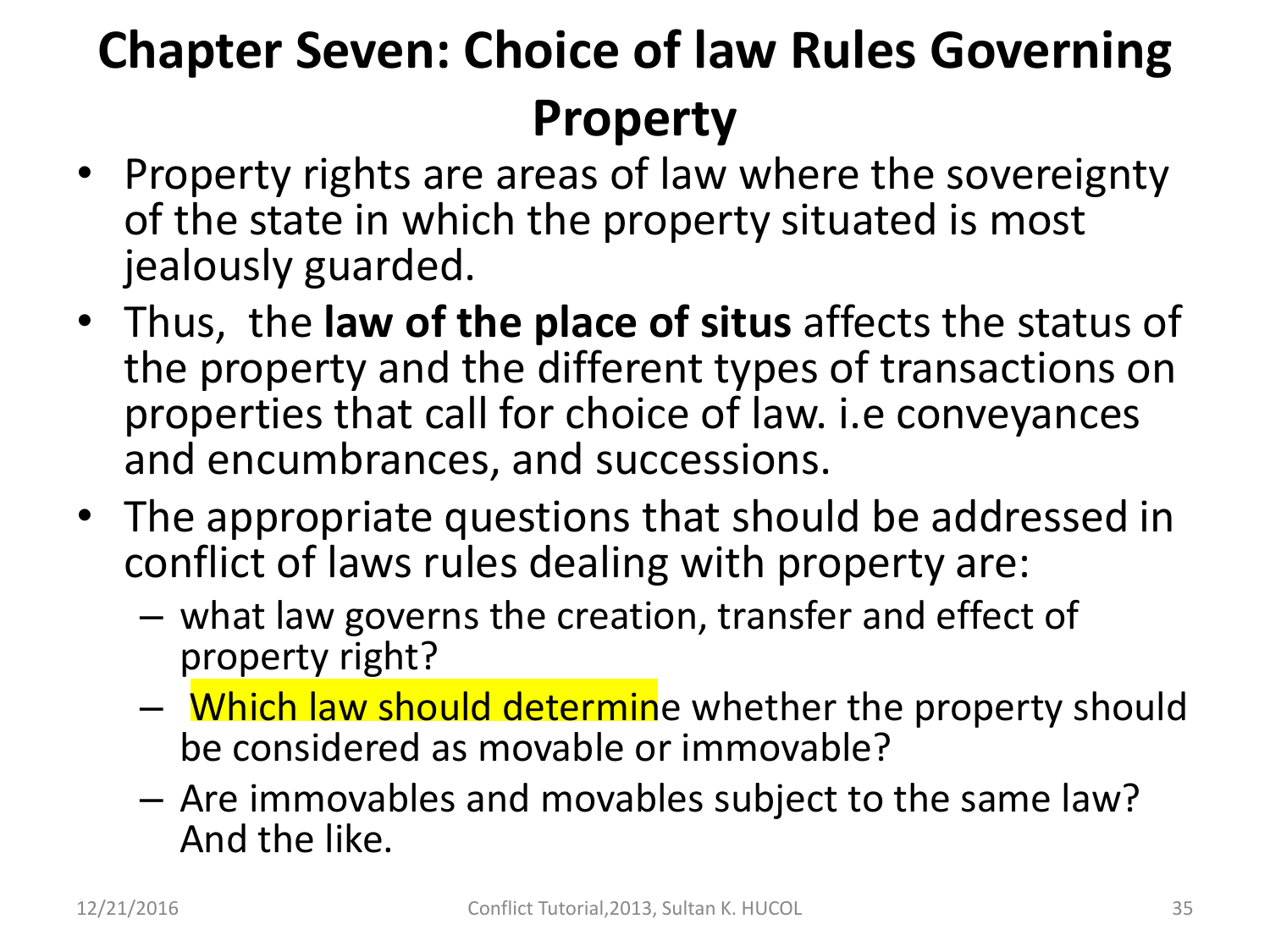- Both immovables and movables are governed by **the**  *lex rei sitate, i.e., the law of the state in which the properties are situated.*
- The definition of what properties are movable or immovable is different from country to country.
- In accordance to which law should we determine whether the property involved is movable or immovable?
- Authorities and the jurisprudence of many countries hold that **the** *lex situs* **decides whether the property is movable or immovable.** Not the lex fori.
- It is submitted that **law of the situs** should be quite broad and should include all questions related to **capacity and formal requirements** for the transaction.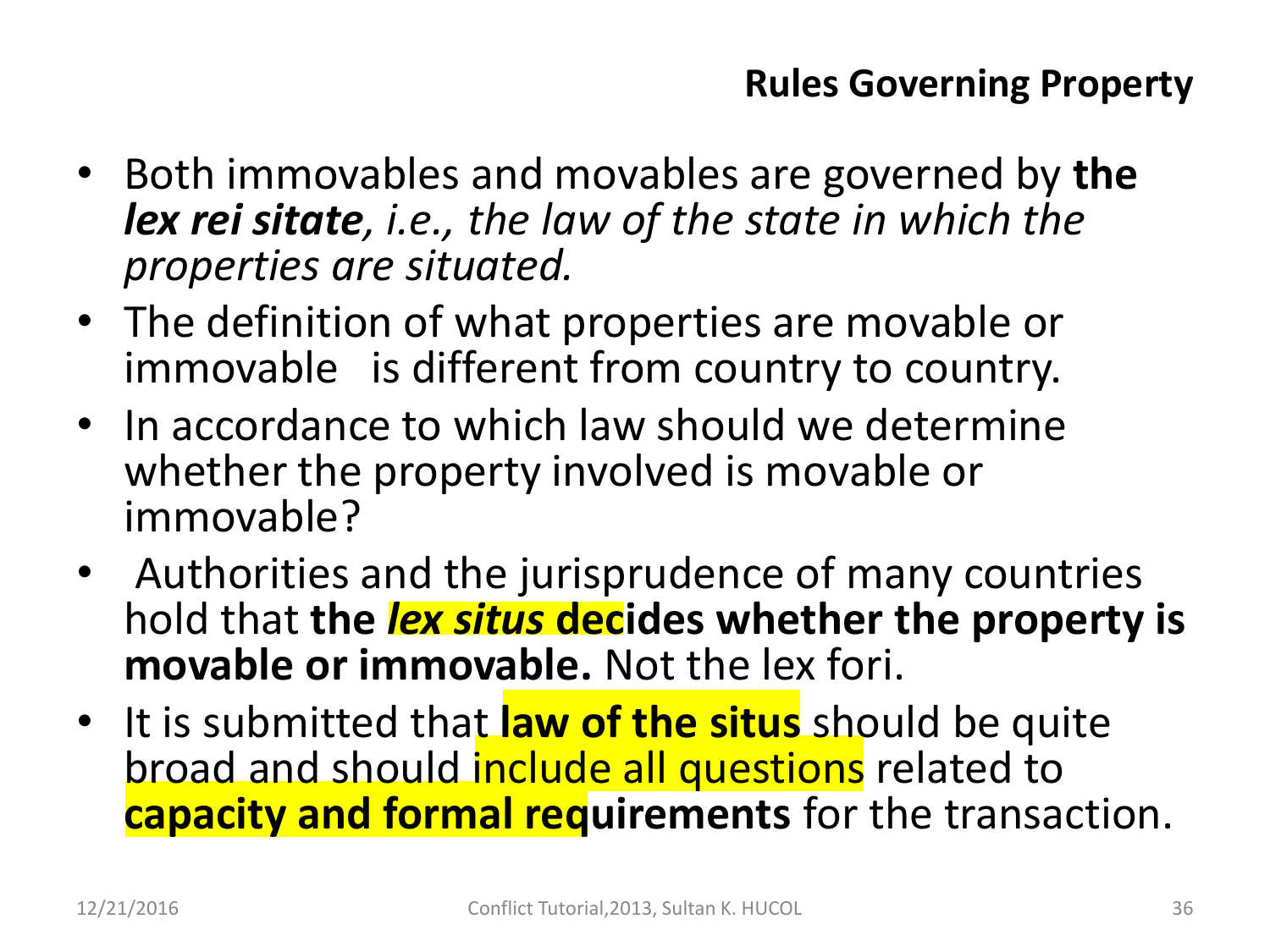### **Rules Governing Succession**

### • **I. Succession to Movables**

#### • **A. Intestate Succession**

• The rule has been established for some two centuries that movable property in the case of intestacy is to be distributed according to **the law of the domicile of the deceased person at the time of his death**.

### • **B. Testate Succession**

- The general principle established concerning testamentary succession of movables both in England and U.S.A is that it is governed exclusively by the **law of the domicile of the deceased as it existed at the time of his death.**
- When a testator dies domiciled in a foreign country, leaving assets in another country, it is necessary to note that the action for succession should be made at the court of the country where the **property is situated**.
- Moreover it is true that assets must be administered in the same country according to the **law of the situs.**
- But nevertheless all **questions concerning the beneficial succession** must be decided in accordance with the law of the domicile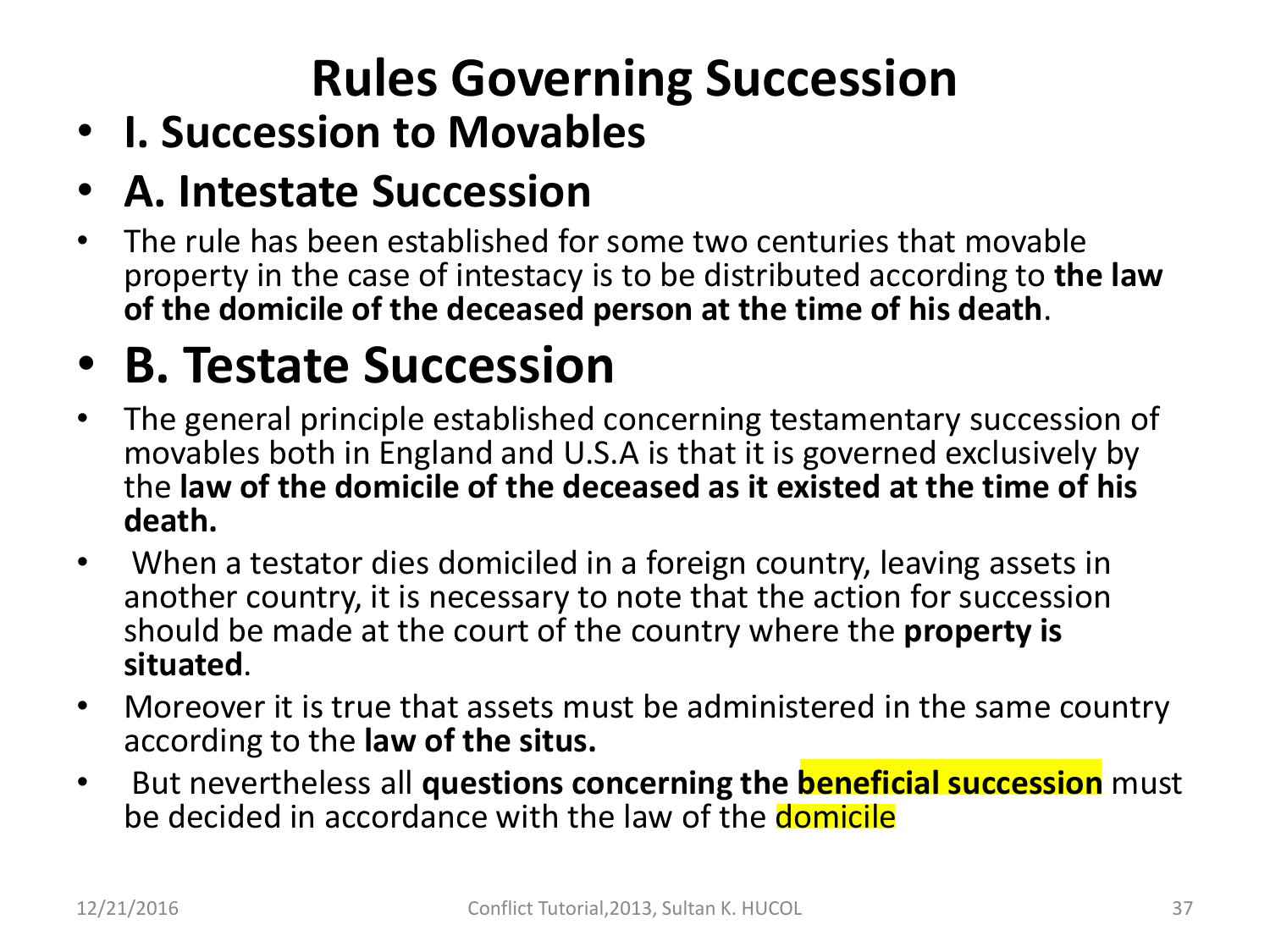#### **Rules Governing Succession**

- **II. Succession to Immovable**
- **A. Intestate sucession**
- The devolution of interests in land upon the death of the owner intestate is determined by the law that would be applied by the courts of the situs.
- These courts would usually apply **their own local law** in determining such questions.
- There will be situations where the courts of the situs would look to the local law of some other state to determine questions involving intestate succession to local land. i.e **incidental questions**.

### **B. Testate succession**

- **Validity and Effect of Will of an Immovable**
- Whether a will transfers an interest in land and the nature of the interest transferred are determined by the law that would be applied by the courts of the situs.
- These courts would usually apply **their own local law** in determining such questions.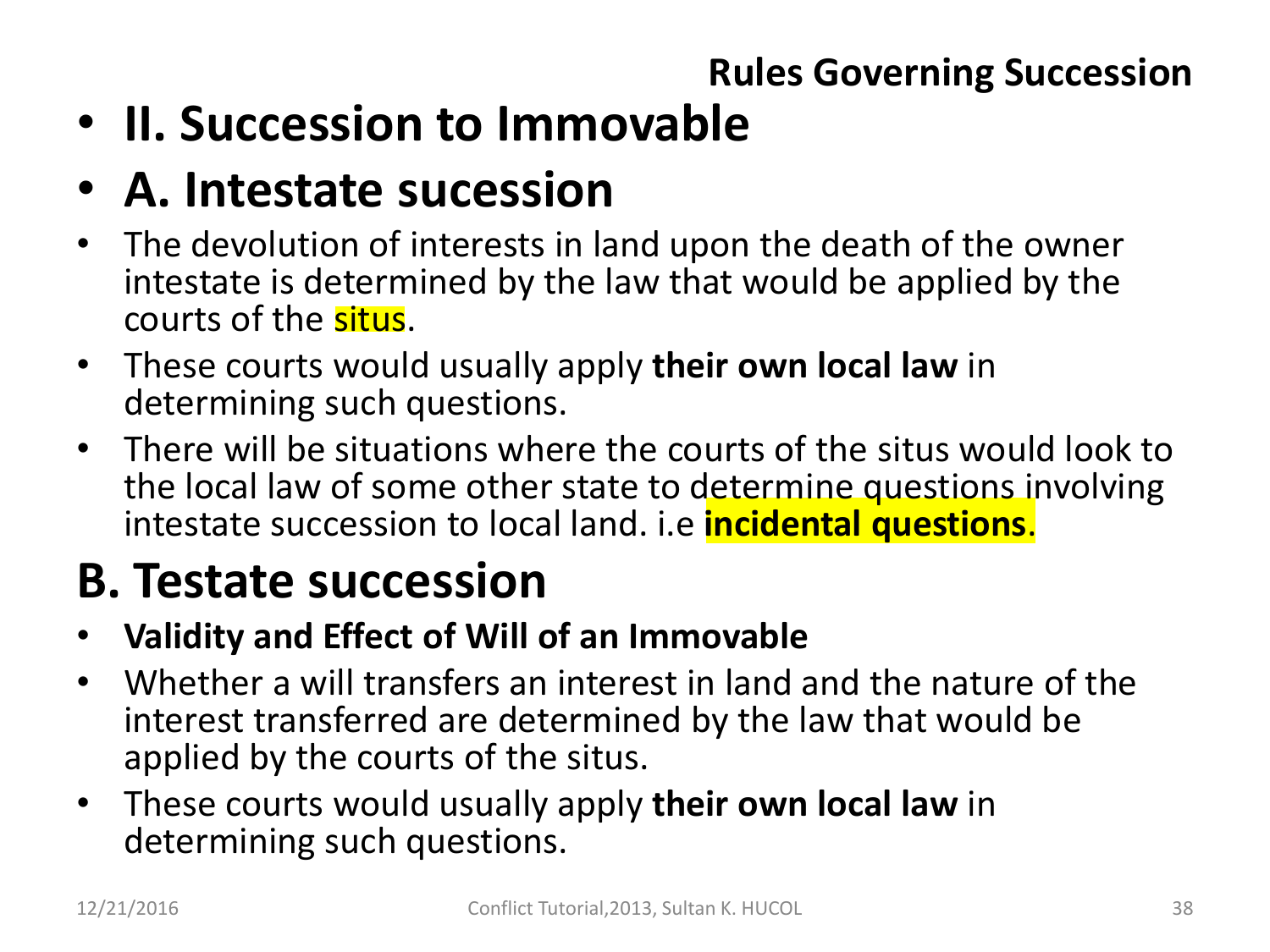### **Rules Governing Choice of Laws in succession Under the Federal Conflict of Law**

- Relevant provisions are Art.66 and 67 of the draft.
- **I. Succession to Immovable Property (BothTestate and Intestate)**
- As stated under Art. 66, succession of immovable property is subject to the laws of the **place where the property is situated**.
- This emphasizes the importance of the place of situs for all matters relating to the immovable property one of which is transfer by succession.

#### **II. Succession to Movable Property ( Testate and intestate)**

- The provision of Art 67 provides that succession to movable property whether testate or intestate shall be governed by the **personal law of the deceased** at the time of his death.
- Both provisions lack sufficient specificity to enable Ethiopian judges identify and apply the appropriate law governing the matter.
- It seems that all issues related to succession except construction of will are supposed to be governed by single law.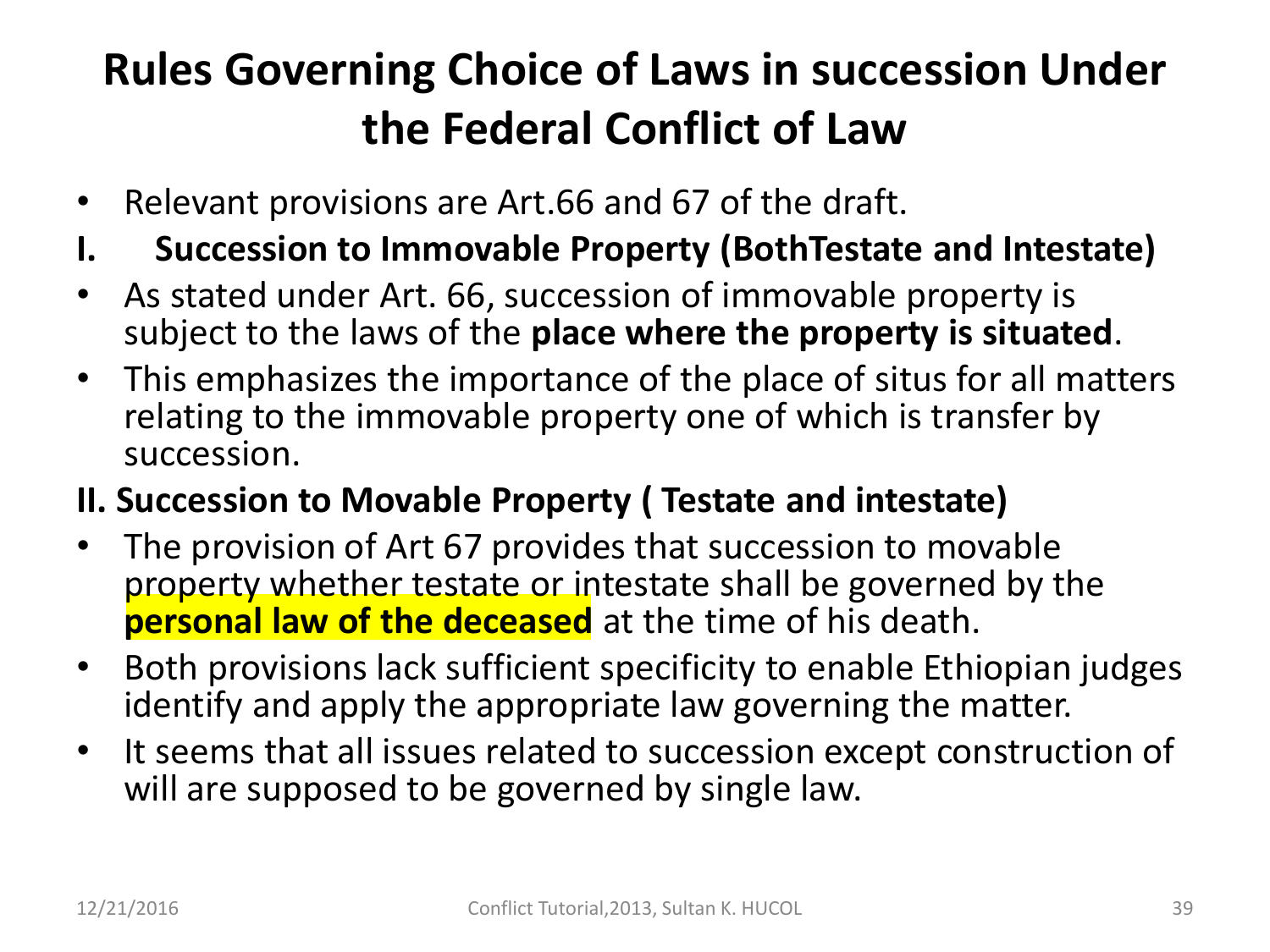### Chapter Eight

### Choice of Law Rules Governing Marriage and Divorce

- Generally the applicable law on status is the law of the place where the transaction or the person has more contact when compared to the laws of other places
- What can be the connecting factor employed for personal status matters in general and family matters in particular?
- The major leading principles are **nationality**( Continental) **and domicile** ( common law).
- Some states employ "residence "or" habitual (principal) residence" in place of domicile
- Other may use "most intimate and most tense connection" of a person with a given legal system for the purpose of regulating one's personal status.
- **Which connecting factor should be used in Ethiopia? Nationality, Domicile or Residence?**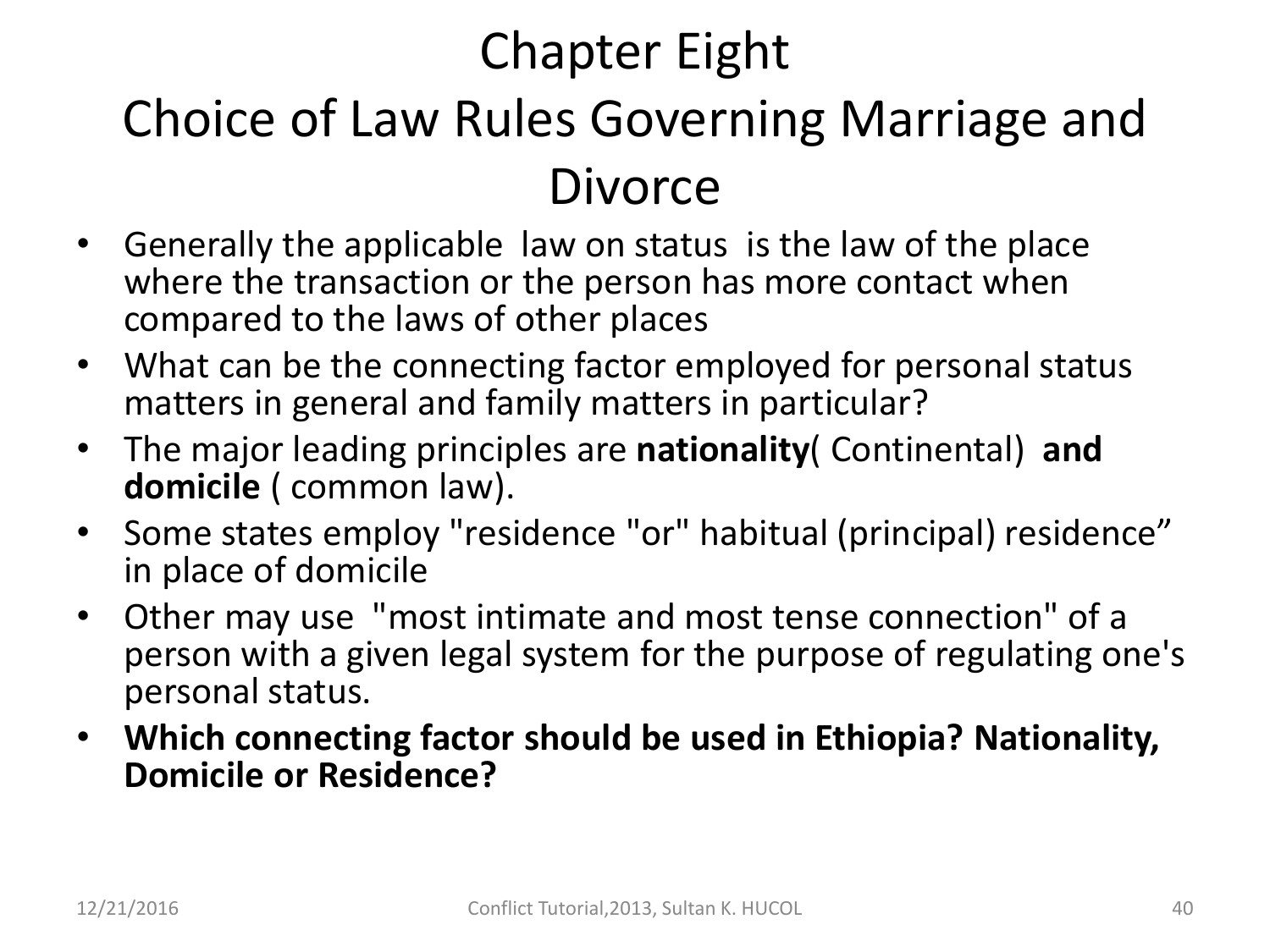# Issue of Interstate conflict of Family cases in Ethiopia

### • **Relevance of the Issue**

- Under the FDRE constitution the powers of the federal government are enumerated while residual power vested in states.
- Federal government does not have a clear mandate on family law.
- Regional governments with residual power to enact on many private laws including family.
- Family law fall under private law category with many public policy implications. i.e. equality of women and protection to children.
- So federal or state family law ? Diverse or Uniform family law?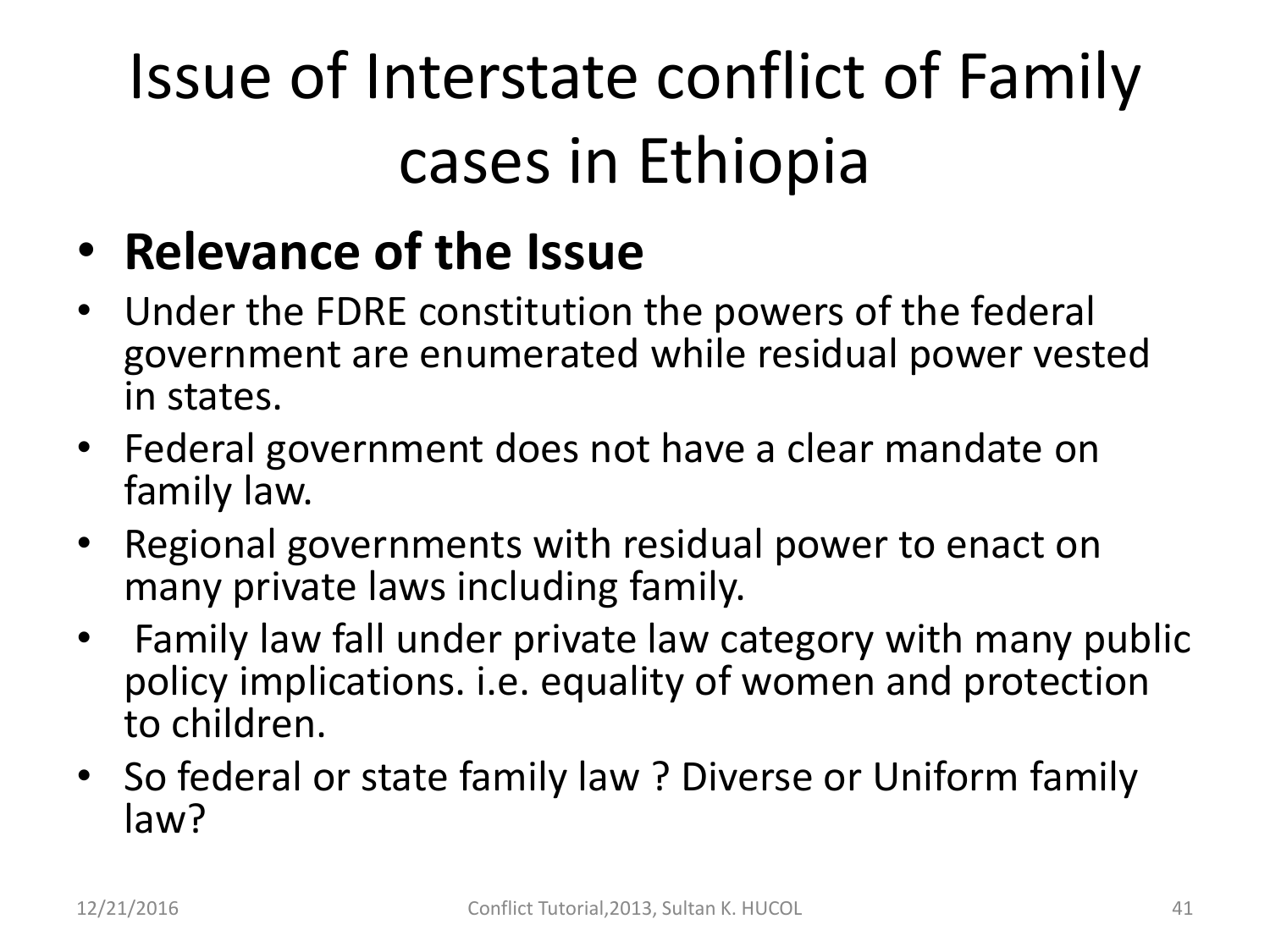# Marriage

### **Formal validity of Marriage**

- Formal validity of marriage is generally governed by the law of the place of celebration.
- "A marriage valid where celebrated is valid every where."
- However, if the law of the matrimonial domicile prescribes compliance with certain formalities to be very essential, amounting to policy requirements, failure to meet those requirements may preclude the recognition of the marriage celebrated out of the state.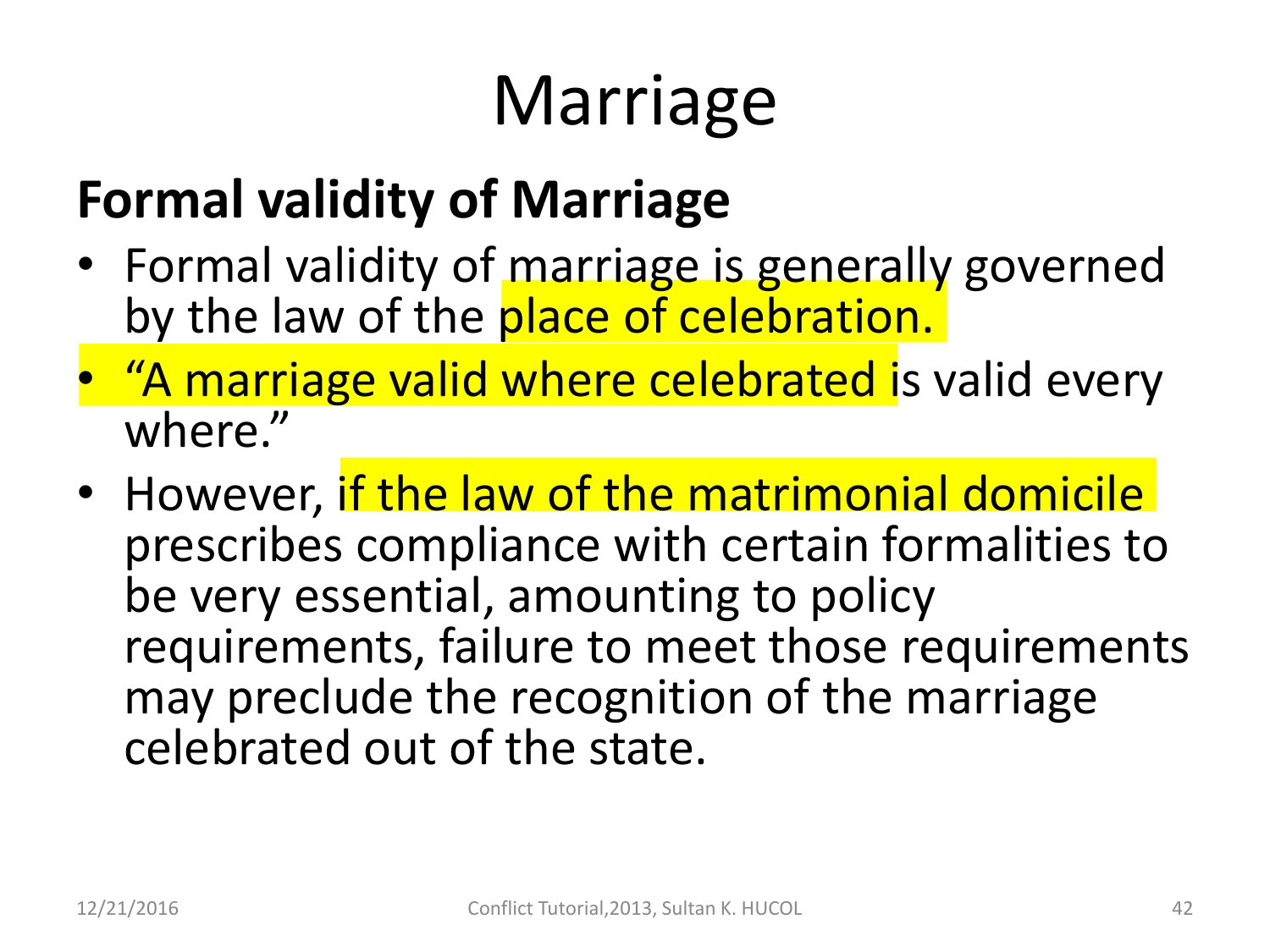- In Ethiopia interstate conflict of marriage, problem of formal validity does not seem to arise because of similarity in the family laws of states. Three recognized forms of marriage (i.e., religious, civil, and customary).
- Formal validity of marriage celebrated in another state with a bit different formal requirement does not usually affect substantive requirements of the forum/domiciliary state. Unless found to be contrary to public policy. See Art.5 Revised family code and Harari Family code, Art 15 of SNNPR family code.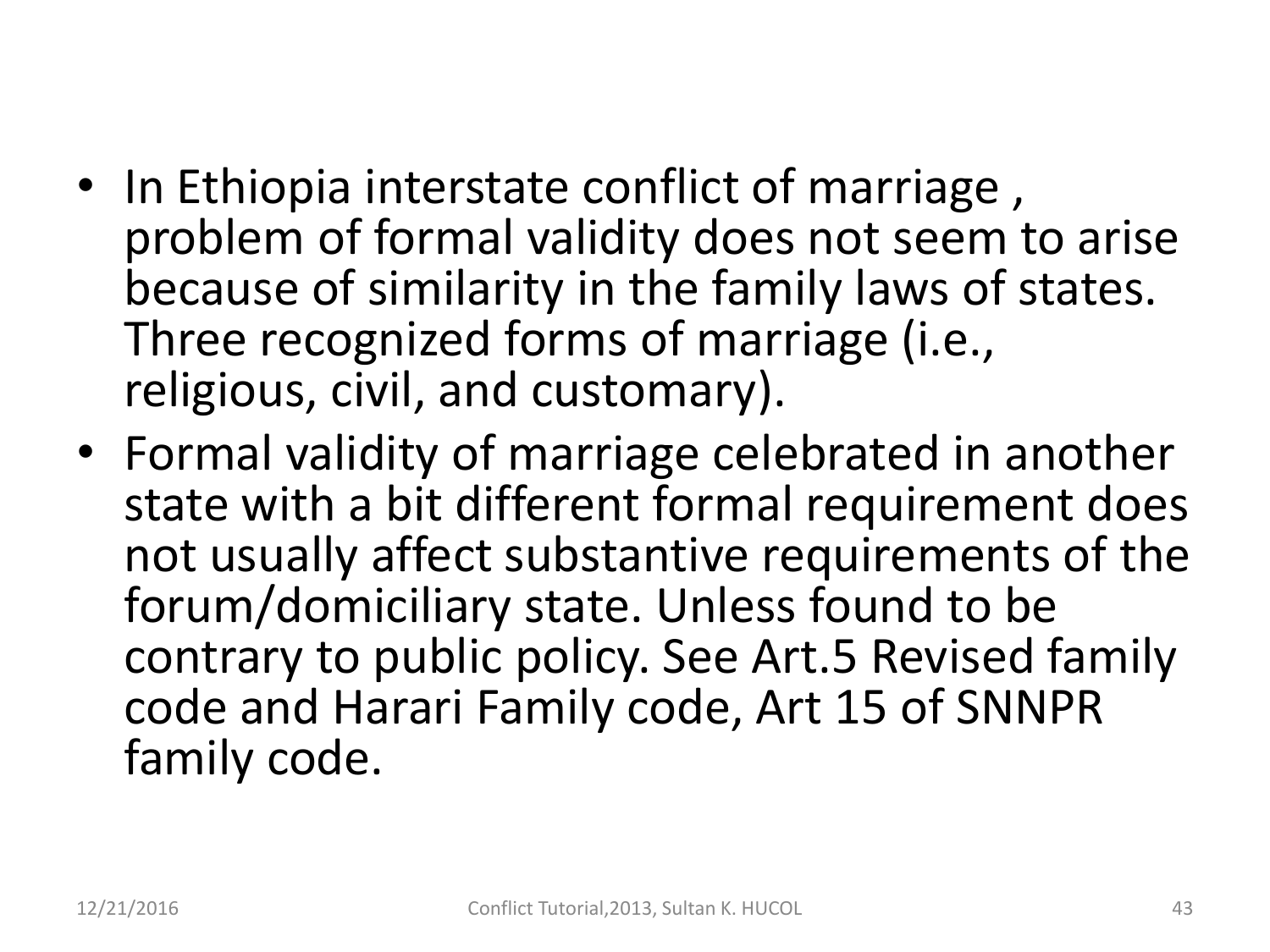- **II. Essential ( Substantive) Validity**
- **1. Matrimonial Domicile Test**
- **The capacity to marry is the personal status laws of the prospective spouses' common domicile or intended matrimonial domicile** at the time of the conclusion of the marriage which is in accord with due process.
- **2. Dual or ante nuptial domicile test**
- If spouses have a capacity to marry each other by the laws of **their respective domiciles during the ceremony, the marriage is to be held valid.**
- **3. Doctrine of lex loci lelebration ( For both formal and essential validity)**
- "a marriage good where contracted is good everywhere, and *vice versa*."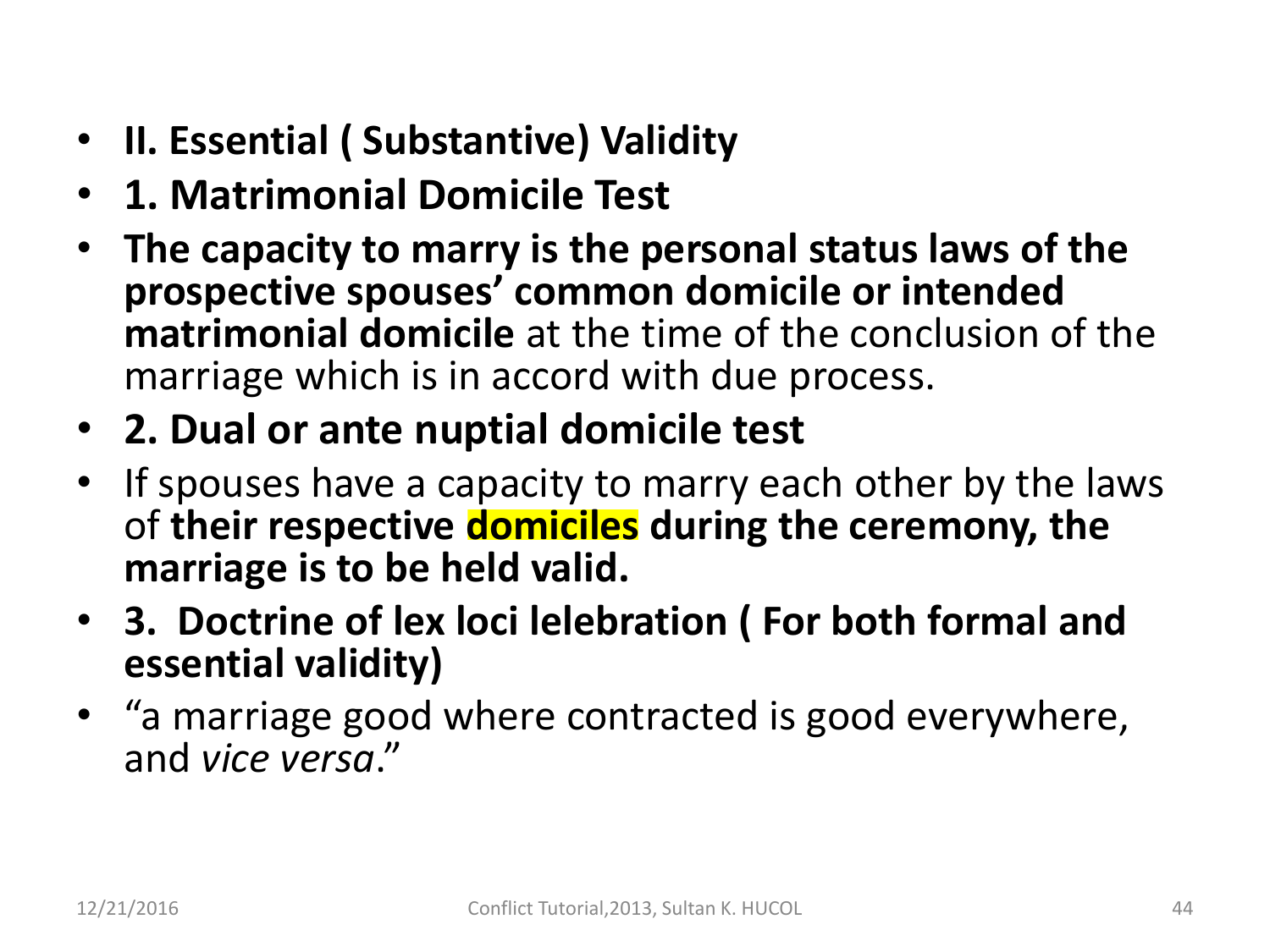- **Which test should be used in Ethiopia?**
- Many states adhere to the law of common domicile of the spouses. Because if either the law of respective domiciles or the place of celebration is employed in which the parties might not live either in either's domicile or the place of celebration, there might be a possibility for the contravention of the intrinsic conditions, and thereby possibly public policies, of the place the parties made their matrimonial home/domicile.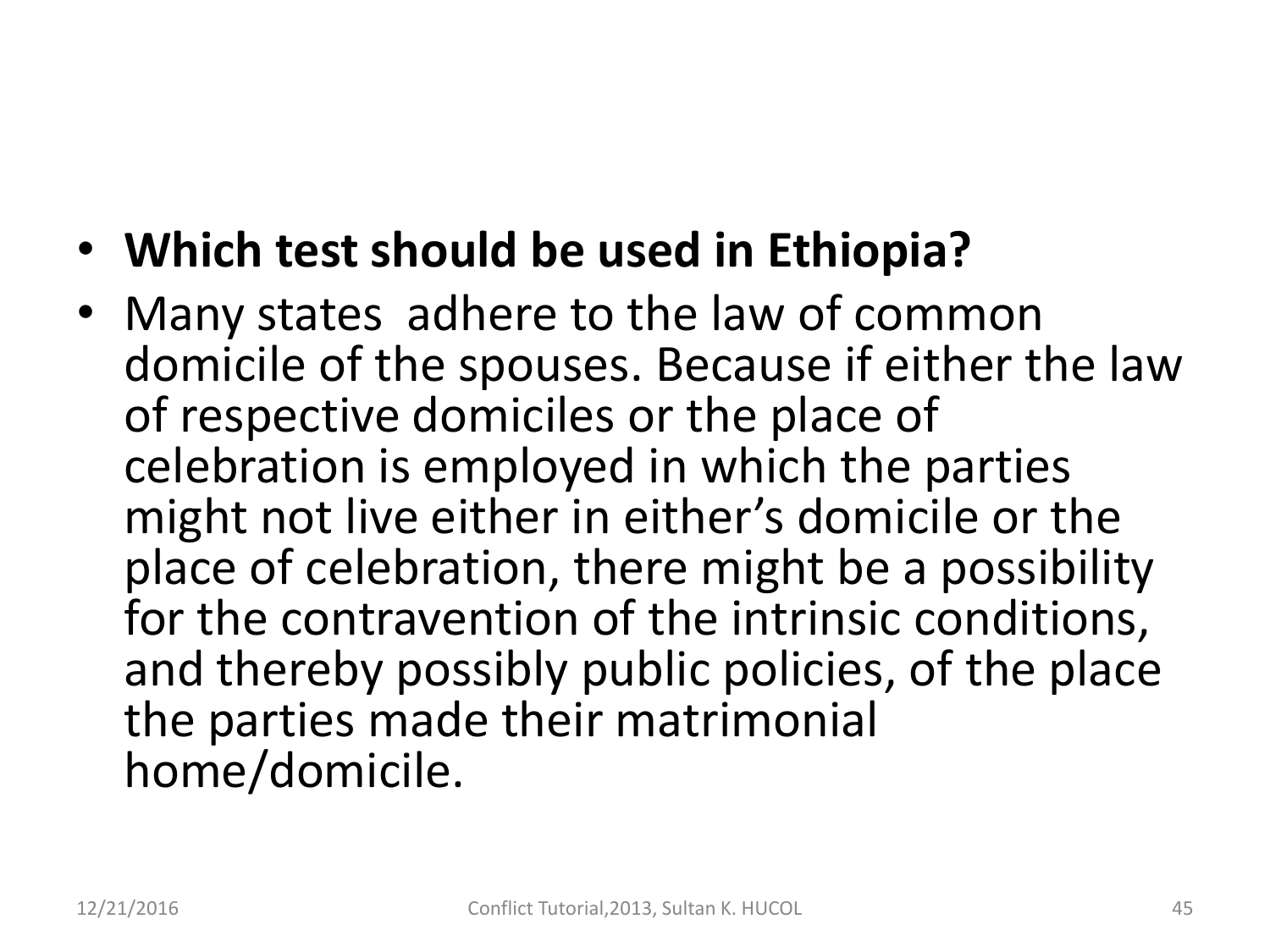- **Effect of contravention of Essential validity Void or voidable?**
- If the essential validity contravened cannot pass( change) through time the marriage is *void ab innitio* **and subject to attack at any time**.
- Eg. Consanguinity or Affinity. Art.32 RFC.
- If essential validity contravened is transient i.e can change through passage of time, the marriage is **voidable and can be attacked only at the time the contravention persists**.
- eg,. Age, Bigamy etc see Art.31 and 33 of RFC.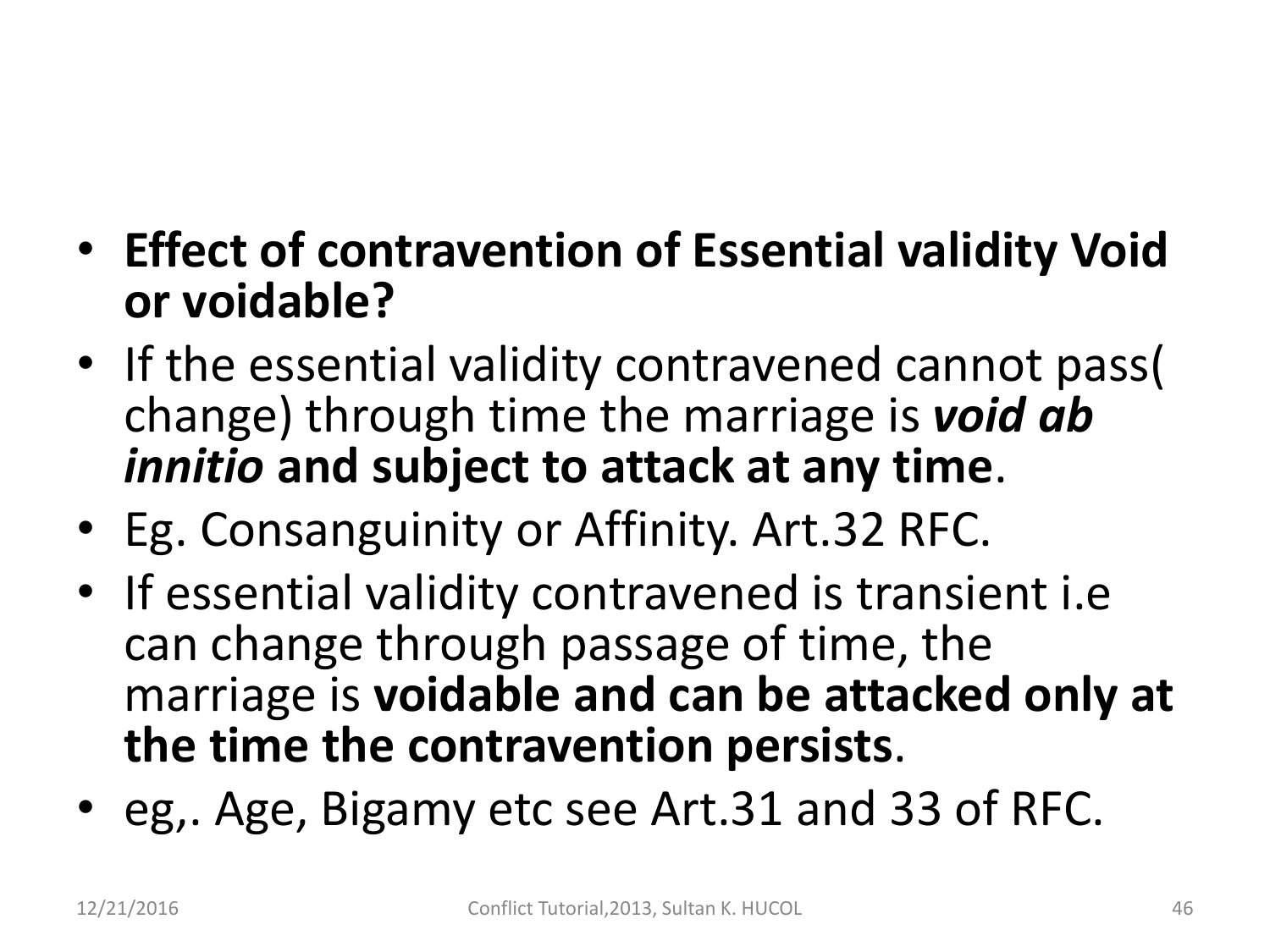- **Why do we recognize foreign marriages?**
- The main aim lies on the preservation of the **"justified expectations" of the parties** at the expense of some local but not that much significant values, that are however, not strong enough to destruct the moral standards or/and very essential conditions of the local law.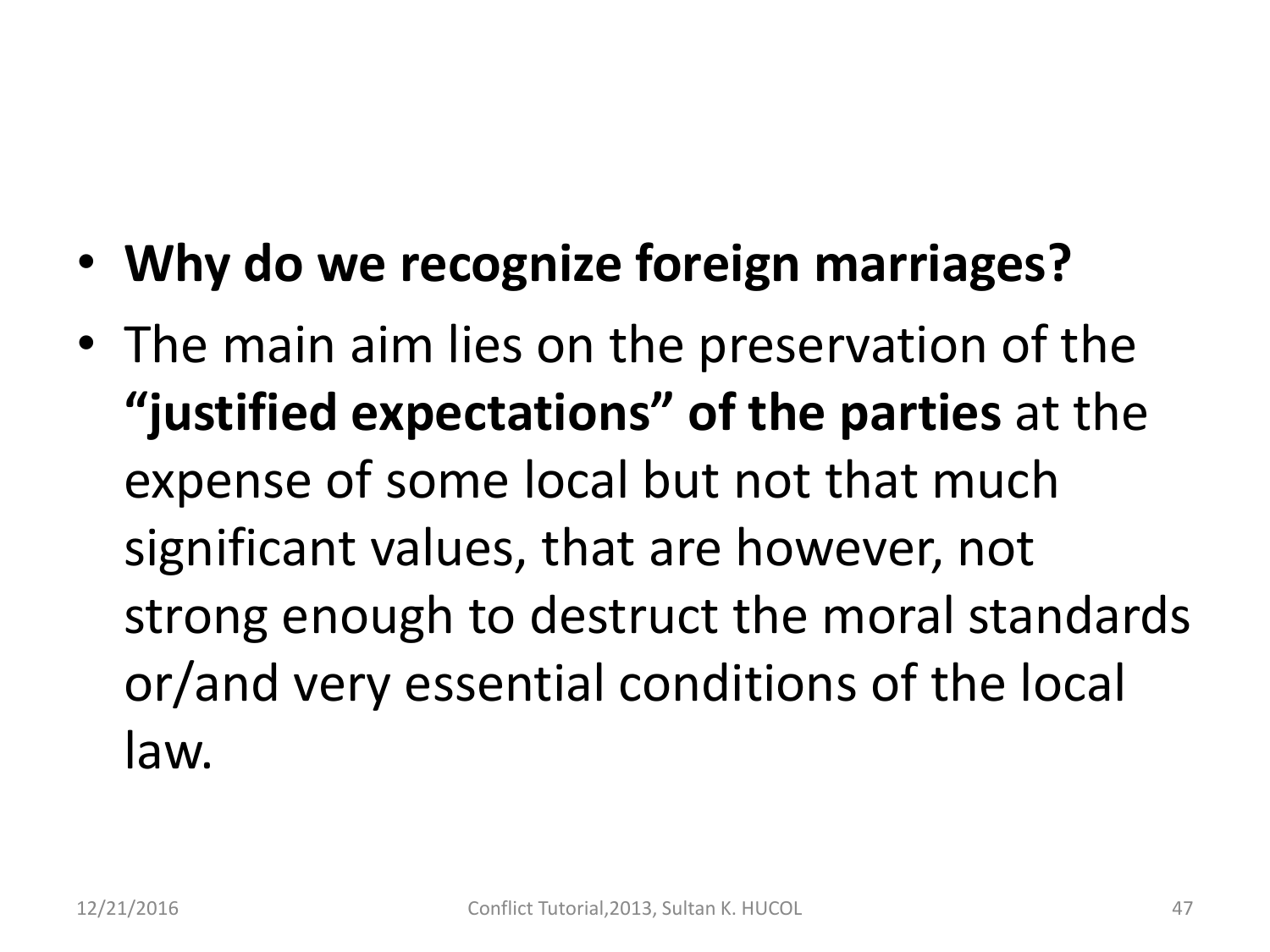### **Effects of Marriage ( Personal and pecuniary)**

- The effects or incidents of marriage in those the rights and duties of the spouses are, as a rule, governed by the **common personal status of the spouses during the lifetime of the marriage.**
- In most instances, this law is the **common matrimonial domicile of the spouses**.
- Exception: Pecuniary effect of marriage may be agreed up on by the parties. They may select the applicable law without contravening fundamental provisions of law.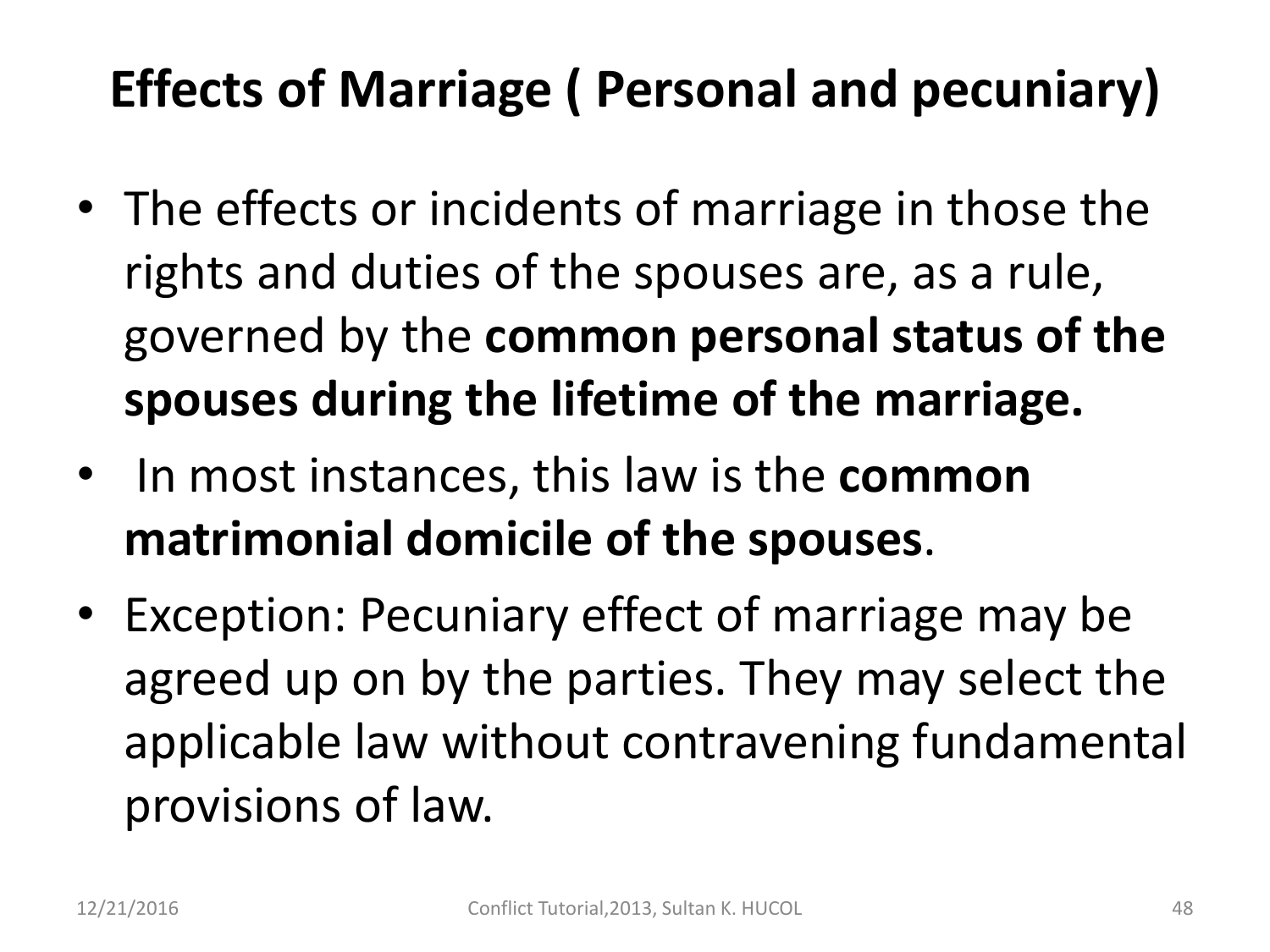# Choice of Law Rules Governing Divorce

### • **I. Grounds of Divorce**

- There are staggering diversities amongst the family laws regarding **Grounds of divorce**, at least between the 1960 CC on the one hand and the new family laws on the other hand, choice of law to find the applicable law in case a suit for divorce is instituted is essential.
- Explained, while divorce in the 1960 CC is fully based on fault, it is not so in the others. The Tigray Family Law only requires, as it seems, the existence of **incompatibility**. "When they reach the stage where they can no longer live together." Art.102 of TFC.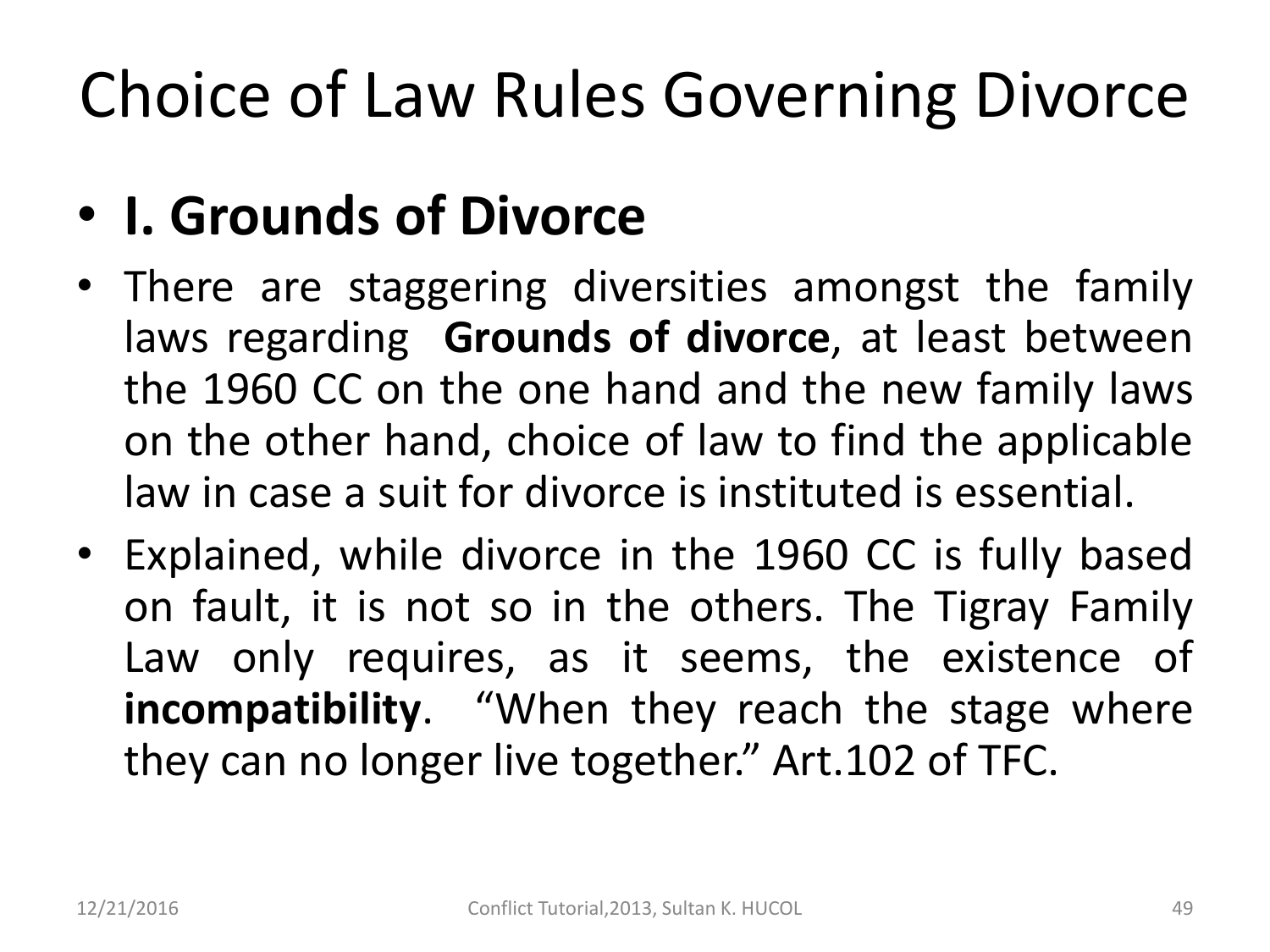### **II. Effects of Divorce**

- Some diversity exists on this matter. Eg. On restitution of personal gifts between spouse on divorce. Art.691 of the 1960 Civil code and Art.121 of TFC. While under Civil code gifts given between spouses due to marriage are restitutable on divorce , they can't be so under TFC. This could lead to difference in out come.
- Other Family laws are silent on this issue.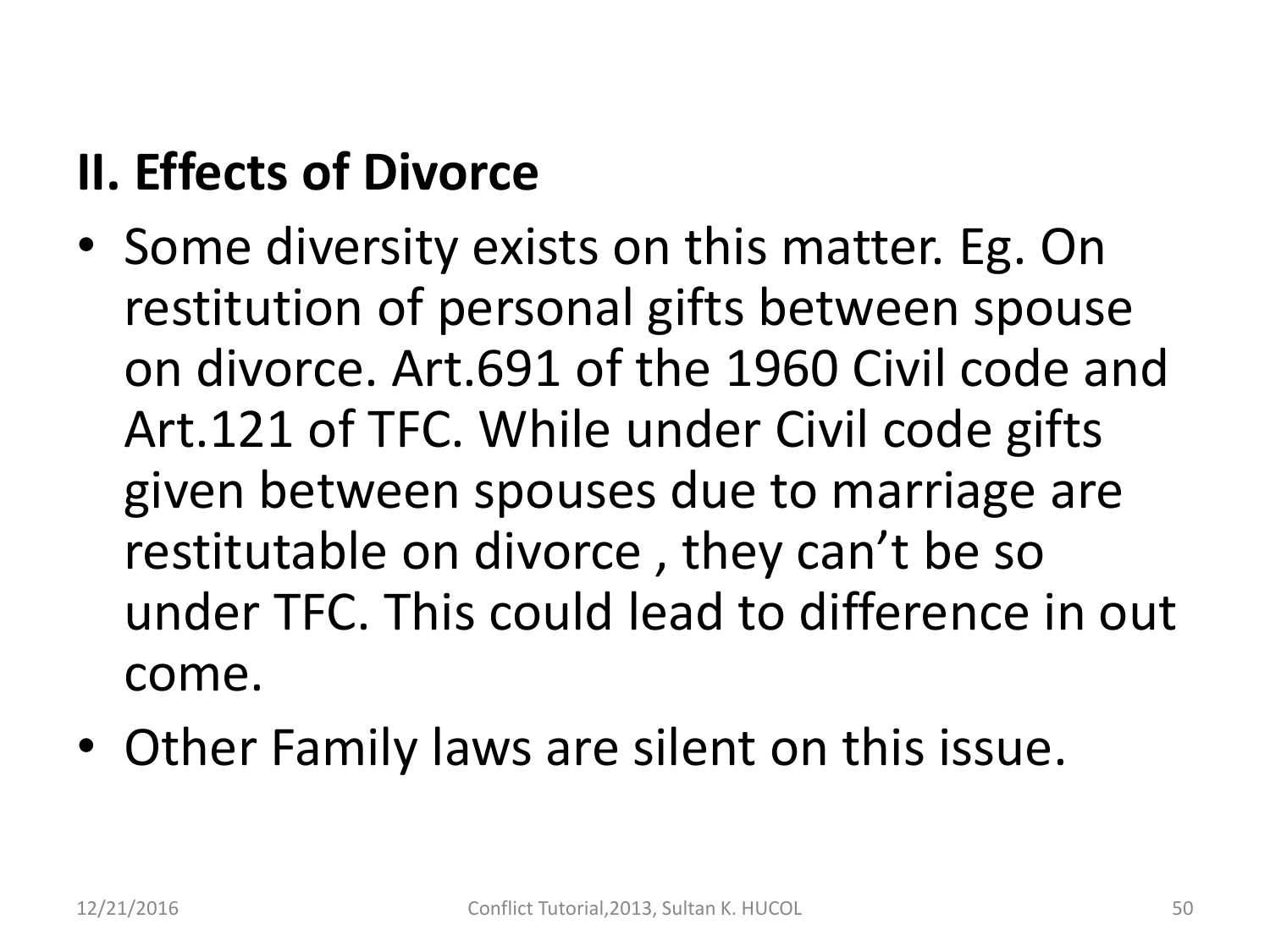### **Choice of Law on substantive issues of Divorce.**

- **There are two choices of law views: the Common Law and the Civil Law.**
- In the U.S as well as in the Common Wealth the rule is well established that the divorce **court applies its own law** to the substantive requirements of divorce that seems sufficient and reasonable so long as the principle prevailed that the parties' matrimonial domicile is the basis of jurisdiction.
- The second view has a startling point in almost all laws of the civil law orbit -the parties common **personal law applies**. This is most of the time the last (or the predominantly lived) **common domicile of the spouses**.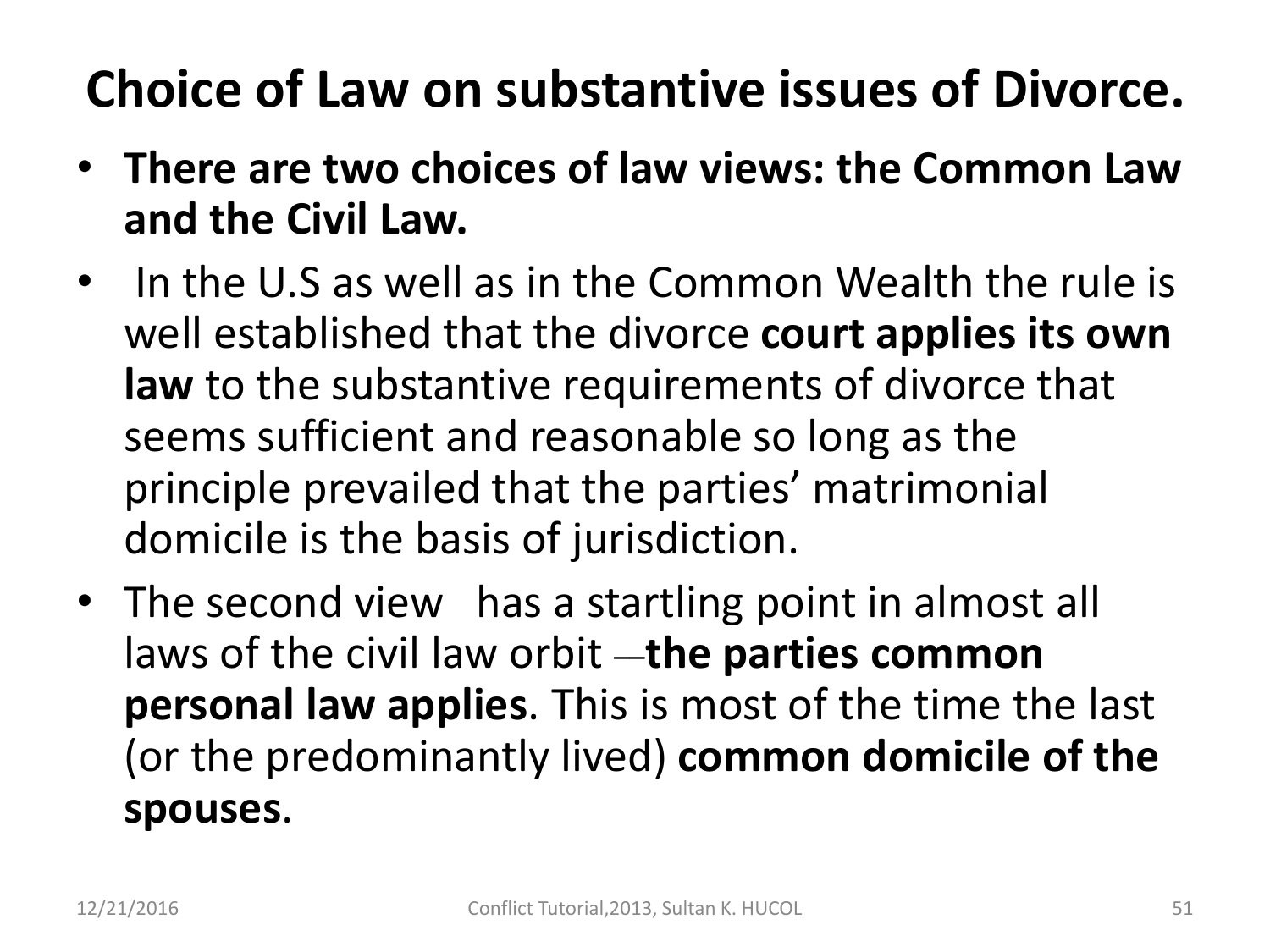- **Which position should be taken in Ethiopia?**
- The rule that the **"law of the matrimonial domicile of the parties' control**" seems proper. Because:
- This is the law that is believed to have been accustomed to by the parties.
- This is the law the spouses are said to have predominantly connected with or the law of the parties their matrimonial life is predominantly lived.
- Therefore, it will not be unfair for either of them to be judged according to the law of the place they were living in. Hence, due process of law is respected.